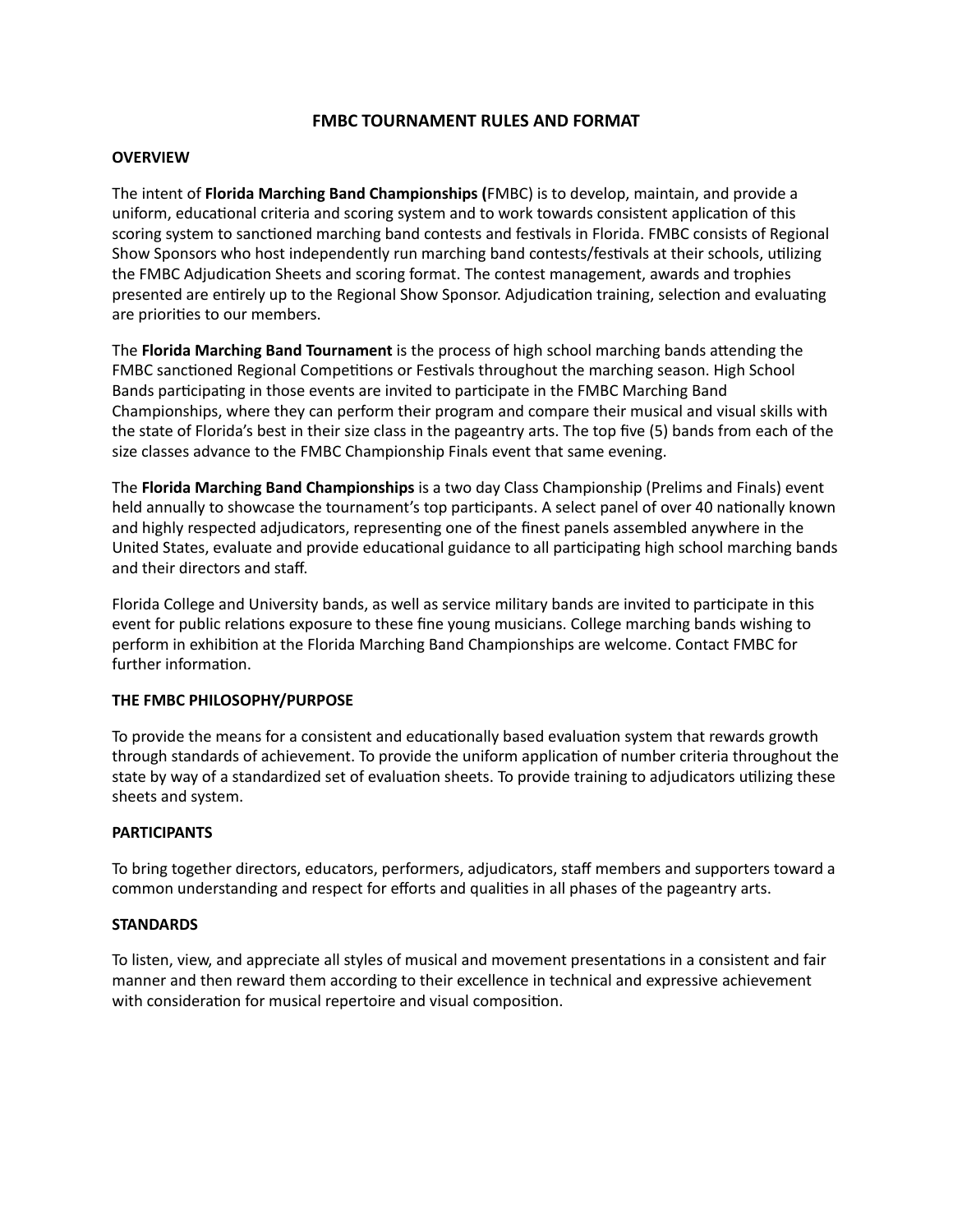## **GOALS**

To promote the entertaining and educational activity of high school marching band. To inspire all those within the activity to recognize, appreciate and grow from their experience in this exciting musical art form.

*Items in red are new for this season (minor grammatical changes that do not affect the intention of specific items are not highlighted).*

### **TOURNAMENT RULES AND FORMAT**

### **1.0 FMBC SANCTIONED REGIONAL EVENTS**

#### **1.1 New Regionals**

1.1.1 New Prospective Regionals must be approved by the FMBC Regional Coordinator and the FMBC Board of Directors in order to be sanctioned. Acceptance by specific Tenured Regionals that may be affected by the new Regional may also be required.

### **1.2 Tenure**

1.2.1 Active FMBC Regionals become eligible for Tenure after a two-year probationary

period. Regionals may become Tenured based on a 67% majority vote of the

approval by the FMBC Board of Directors.

1.2.2 FMBC Regionals may lose their Tenure under the following conditions:

1.2.2.1 If a new Band Director is hired that, after discussion, the FMBC Board does not feel can adequately fulfill the hosting responsibilities.

1.2.2.2 If a Show Host changes the show's weekend without the advance permission of FMBC.

1.2.2.3 If the Show Host cancels their show for any reason other than weather or verified safety issues*.*

1.2.3 If an FMBC Regional Event loses its tenure, there is a one-year waiting period before a school can again apply to host an FMBC Regional show. If desired, after the one-year waiting period, the Band Director can request that the school be added to the list of Prospective New Regionals. If approved, they must go through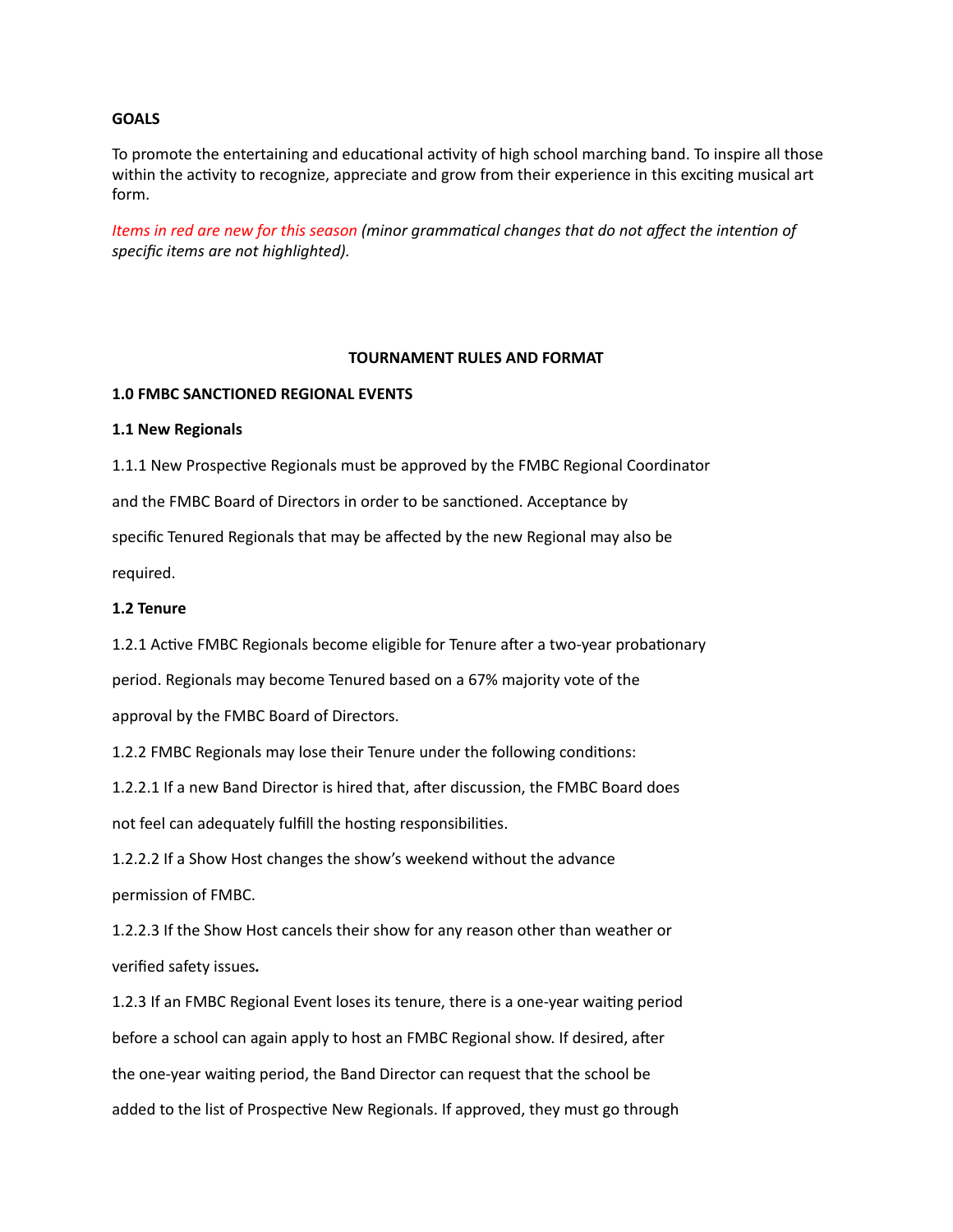the probationary period once again.

1.2.4 Tenure plus years in continuous service constitute the Seniority of the Regionals in deciding dates for upcoming seasons.

#### **1.3 Scheduling of Regional Shows**

1.3.1 Sanctioned Regionals must reapply annually, file required paperwork (supplied by the FMBC Tournament Coordinator) and receive the approval of FMBC in order to continue to be authorized as an FMBC sanctioned event, including payment of their hosting fee.

1.3.2 Regionals must pay the annual FMBC hosting fee (due May 1st each year) to FMBC before any benefits, including but not limited to listing on the FMBC website, promotion and adjudication selection assistance will be provided.

1.3.3 Regional events and their dates are broken into geographic regions. Regional events are monitored and sanctioned annually according to seniority and service. 1.3.4 Regional Show Dates must be reviewed and approved by their FMBC Regional

Coordinator to minimize problems with overlapping show dates in the same region.

1.3.5 FMBC will do its best to accommodate schedule differences year to year that affect

these Regional show dates, based on seniority.

### **1.4 Safety**

1.4.1 Regional Show Hosts are responsible in entirety for the safety and security of all participants and attendees at FMBC Regionals. All decisions related to the hosting of FMBC Regionals are to be made in accordance with any and all school and school board rules, applicable Florida legislation and common sense.

1.4.2 The presence of on-site or readily available qualified personnel trained and equipped to deal with medical emergencies is highly recommended.

1.4.3 FMBC Regional Show Hosts are strongly encouraged to have and use high-quality lightening detection equipment, and in the event of threat of lightening in the area, immediately halt all outdoor activities and relocate participants and spectators to a safe location. Safety of all participants and guests is solely the responsibility of the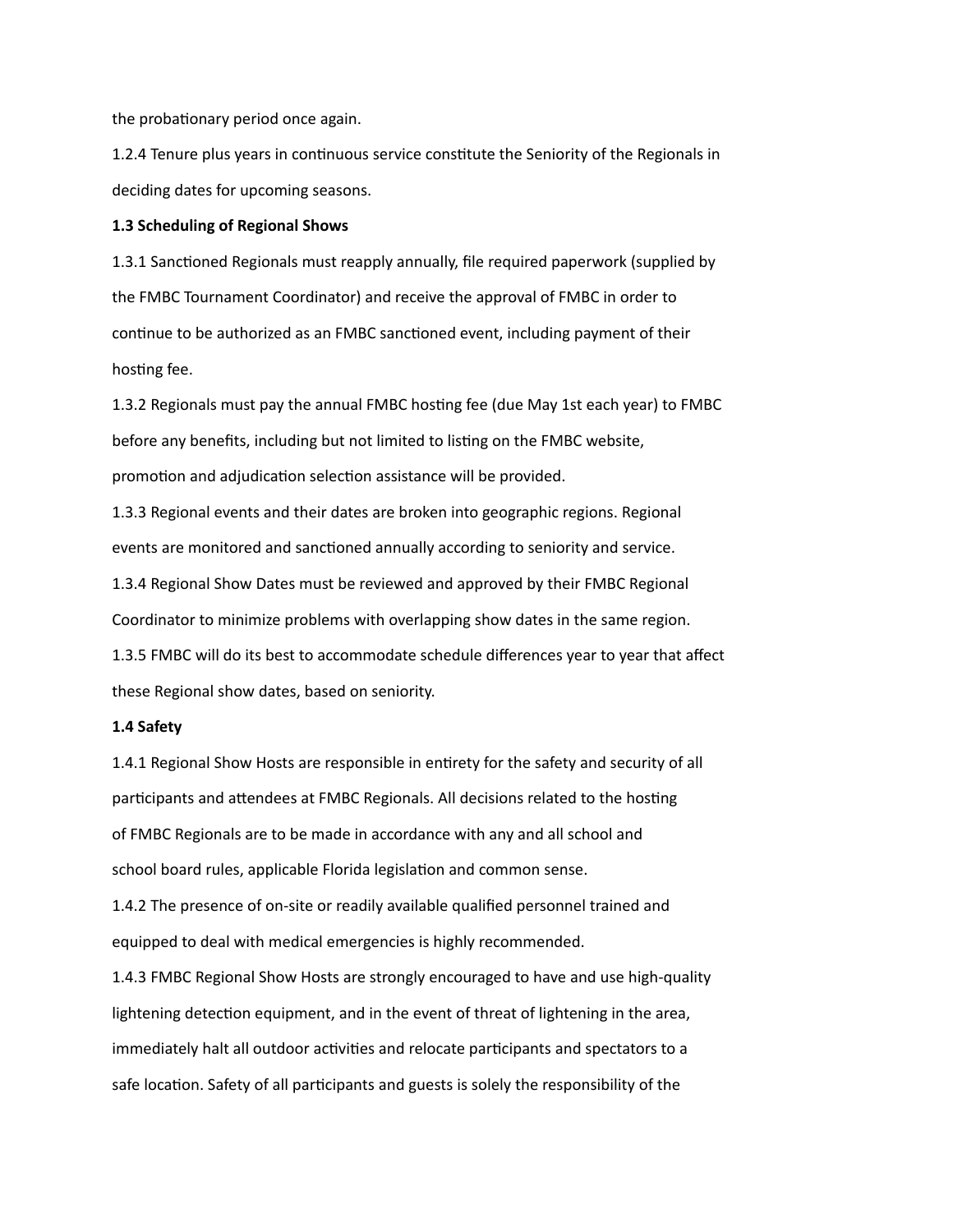Show Host.

### **1.5 Intellectual Property and Privacy Rights**

1.5.1 FMBC respects the intellectual property rights of music composers and arrangers and the right to personal security and privacy of all participants in FMBC events. FMBC sanctioned events are autonomous with regard to the rights and responsibilities pertaining to all performances without regard to medium. The responsibility to insure that these rights are protected rests entirely with the Regional Show Hosts.

1.5.2 Regional Show Hosts who photograph or otherwise record visual images of participants must obtain appropriate permission from the participants in accordance with local school board requirements, as well as state and federal law for all participating units.

1.5.3 Regional Show Hosts who charge admission to their shows and/or record performances or allow recordings of performances to be made must obtain the permission of all performing units and confirm that all performing units have obtained the permission to modify (if required), play and perform copyrighted materials in accordance with Federal Copyright laws.

## **1.6 Proceeds**

1.6.1 FMBC will not collect proceeds from FMBC Regional events.

## **1.7 Regionals and FMBC Championship Promotions**

1.7.1 Regionals will allow FMBC to set up a display table (on request) to provide information about FMBC Championship Event(s).

1.7.2 FMBC Regional Events will allow FMBC to place a ½ page ad in their programs at no cost when provided by the FMBC office in a timely manner.

#### **1.8 Regional Host Entitlements**

1.8.1 FMBC Regional Host Band Directors have the following entitlements;

1.8.2 A yearly badge allowing free entrance to any other FMBC sanctioned event including FMBC state championships.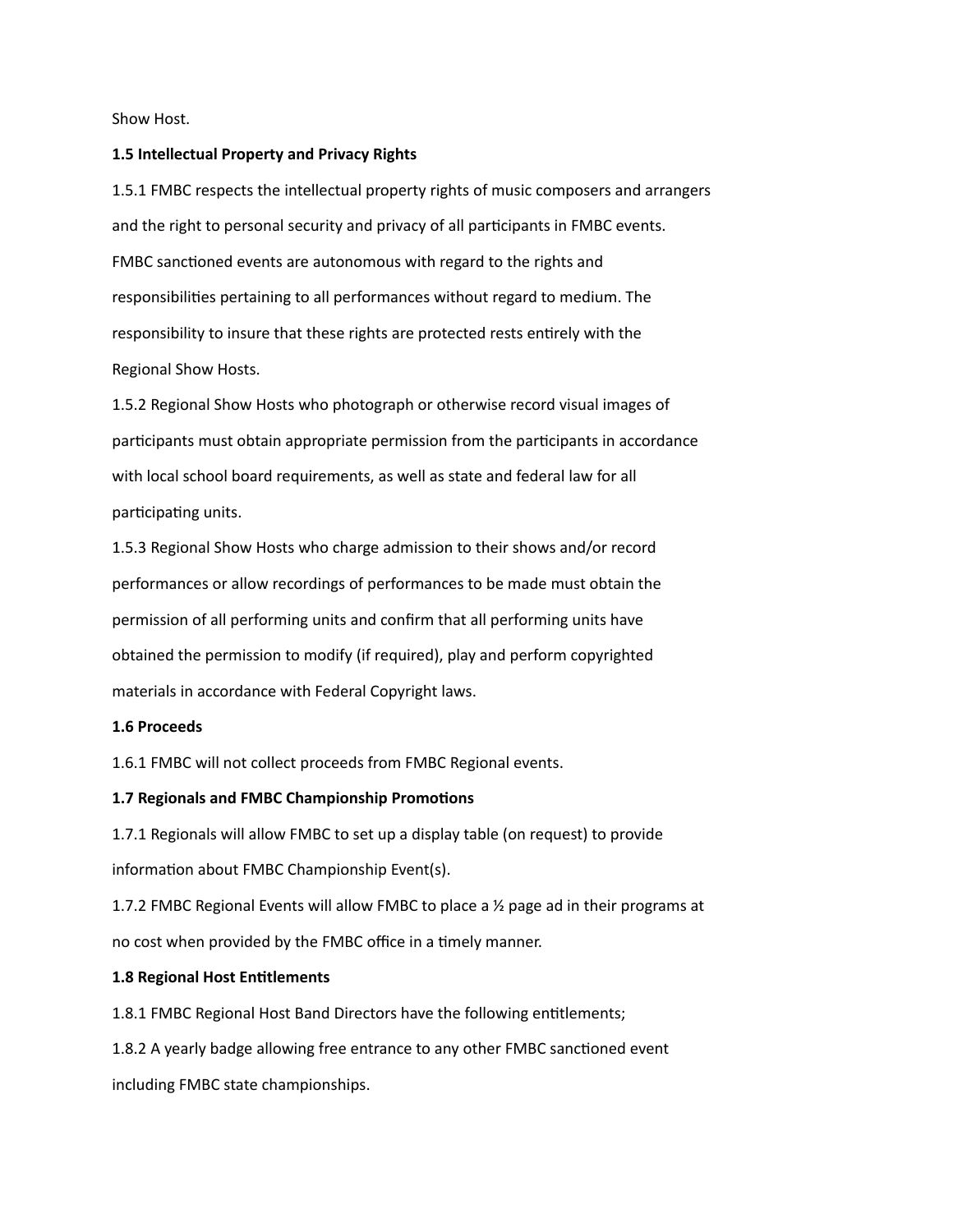1.8.3 FMBC hosts annual Training Seminars for participating Show Hosts, adjudicators, and tabulators. See the FMBC Website (FMBCSTATE.com) for dates and times.

### **1.9 Regional Standards**

1.9.1 A Regional can name their class sizes as they choose, such as "Gold, Silver,

Bronze", etc. But they MUST align with the FMBC Class Sizes:

Class 1A: 1-45 Students

Class 2A: 46-69 Students

Class 3A: 70-99 Students

Class 4A: 100-145 Students

Class 5A: 146 and more students

1.9.2 All Regionals shall have a T&P judge who is trained in the rules and regulations of FMBC. They are not required to GIVE penalties, but they must make the bands aware of where their penalties would be. The month of Nov., all shows *will* assess these penalties. The rules are to help ensure the show runs on time and that all rules are being followed.

## **2.0 Adjudication at FMBC Regional Events**

2.1 FMBC Regional Shows utilize an Adjudication Panel consisting of 6 Primary Caption Judges. Each judge is assigned to evaluate a specific Caption, based on their area of expertise. These scores are added to produce the final score of the performing ensemble. The common Supplemental Captions (Color Guard and Percussion) may also be evaluated, but these scores are not used in calculating the final score of the ensemble. Some shows also choose to evaluate and award Drum Majors or other specific sections of the performing ensemble, such as Woodwinds or Brass.

2.2 The six Primary Captions are;

Ensemble Music Performance (20 Points) Ensemble Visual Performance (20 Points)

General Effect Music (20 Points)

General Effect VISUAL (20 Points)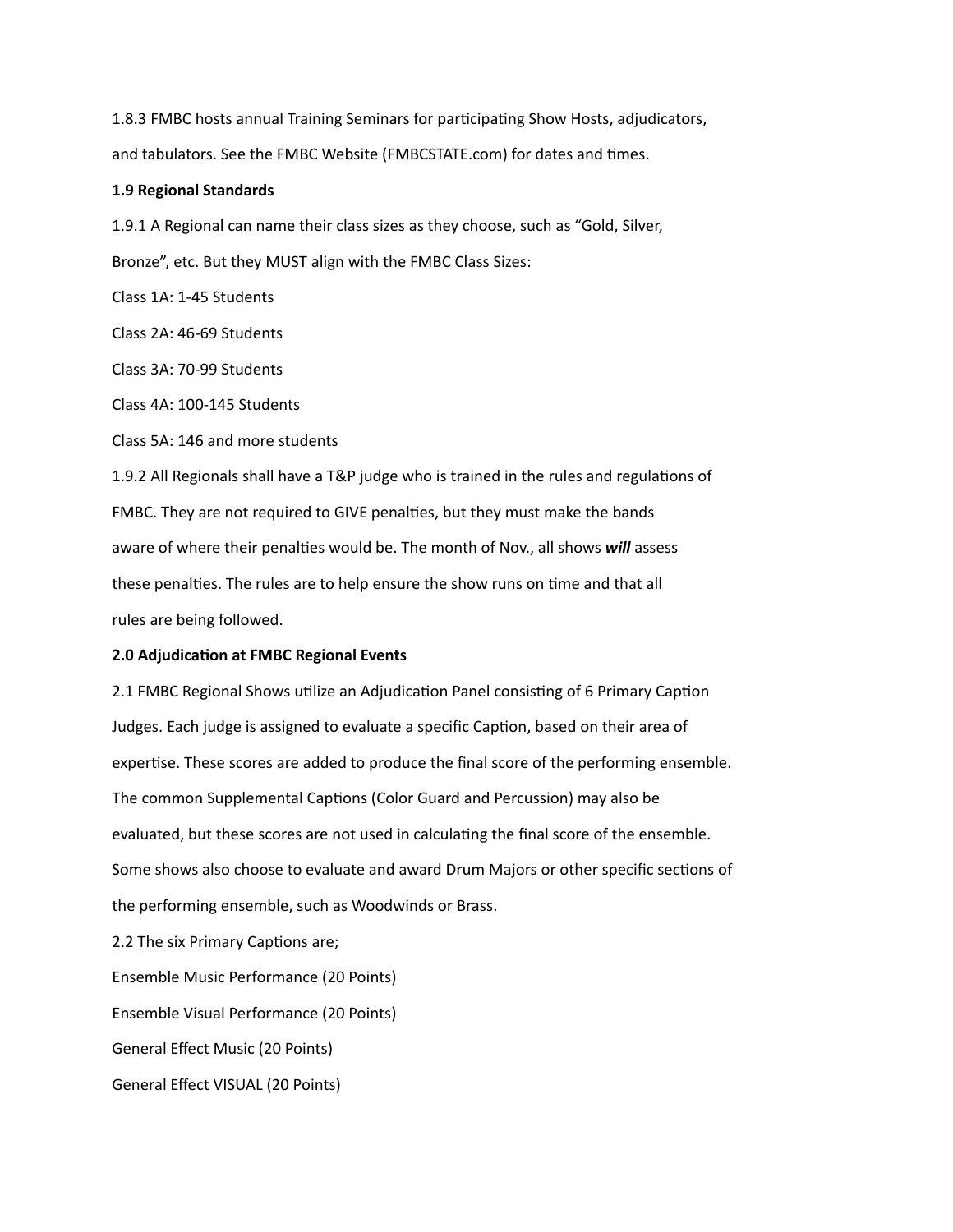Individual Field Music Performance (10 Points) Individual Field Visual Performance (10 Points) (The score sheets are set as 200 for the 20 point captions, and 100 points for the 10 point captions, for ease of the judges to assign point spreads, and then calculated down by the tabulation software) 100 is the maximum total score a band can receive.

2.3 Regionals are required to compensate all adjudicators at least the minimum standardized fee based on number of units judged in the day (including the host band, if applicable) as follows;

1- 10 UNITS \$300

11-20 UNITS \$350

21-30 UNITS \$400

31-UP UNITS \$450

2.3.1 Prelims-Finals shows (up to 12 bands in finals) are to pay adjudicators \$150 dollars per judge for the finals event (add \$10 for each unit over 12 units) after the above scale has been utilized for the prelims event.

2.3.2 Shows with 15 bands or less lasting over five hours are to compensate each judge an additional \$50.

2.4 All judges receive a flat travel allowance of 55 cents per mile from the center of their zip code to the center of the show's zip code. This covers all tolls, meals, gas, parking, and other associated costs of travel. The maximum required travel allowance (including airfare) - \$500.

2.5 Support and assistance in selecting trained and qualified adjudicators is available to Regional Show Hosts through the FMBC Regional Coordinators and the FMBC Adjudication Coordinator. FMBC will maintain an approved list of judges that has been compiled for Regionals to hire from, if needed. You must submit your list to the Judging Coordinator (Daniel Wood: chip@fmbcstate.com) by June 1st. There is a committee that will research your list and let you know if it is approved.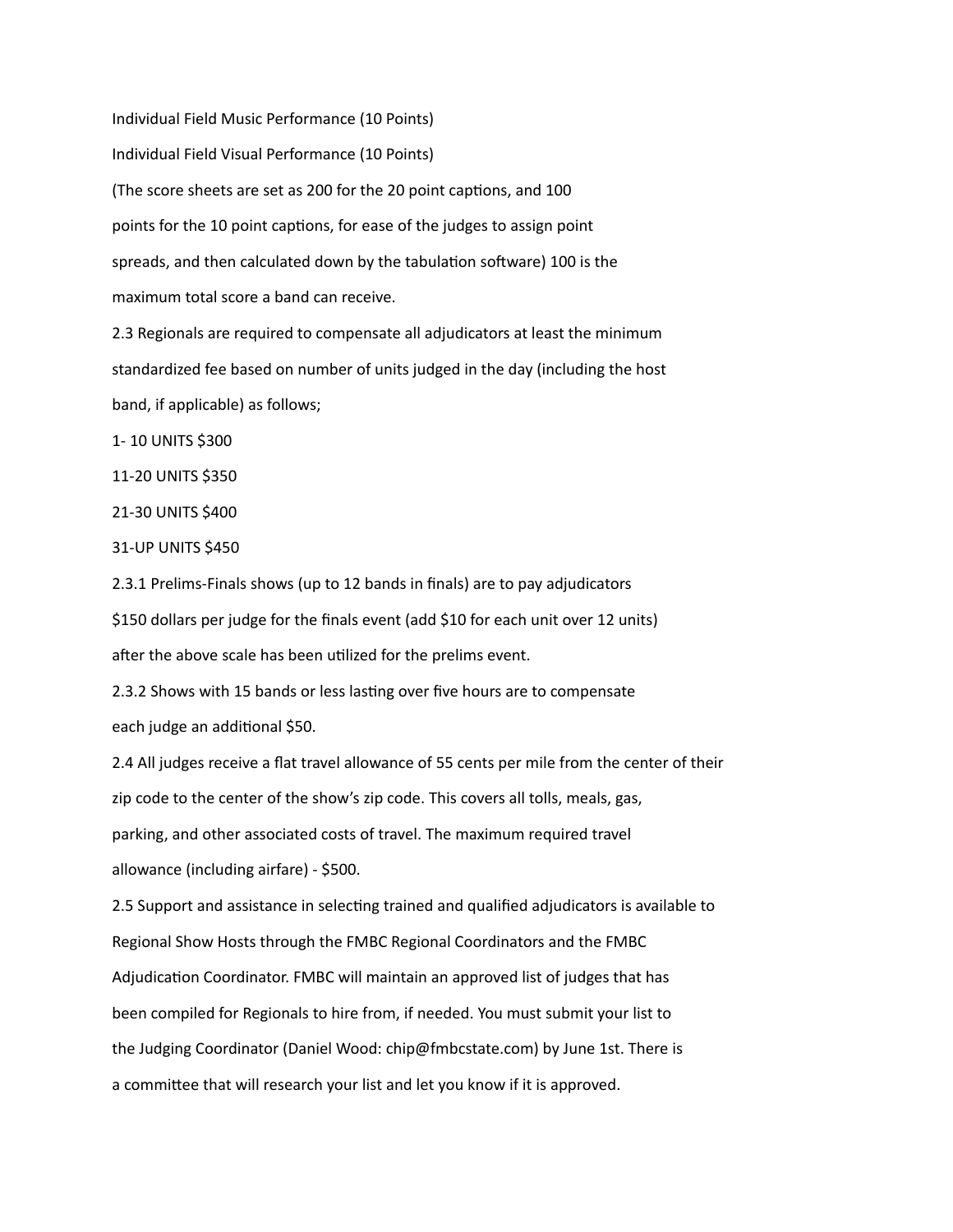2.6 Central States Judges Association (CSJA) is an option to Regional Show Hosts. On request, CSJA will locate, contact, assign, and hire trained and certified adjudicators for any FMBC Regional Show. A nominal service fee payable directly to CSJA will apply. The use of CSJA Certified adjudicators for FMBC tenured Regional Shows is optional, and is solely at the discretion of the Regional Show Host.

2.7 Regional Show Hosts are responsible for communicating with all adjudicators as to arrangements for housing, shuttle services (if required), designated report times, honorariums and directions to the show.

2.8 Regional Show Hosts are required to submit a preliminary list of adjudicators to FMBC for review by the FMBC Adjudication Coordinator and/or the Adjudication Review Committee no later than June 1st , or risk losing their FMBC Sanction. 2.8.1 The Adjudication Review Committee can consist of the FMBC Adjudication Coordinator and the FMBC Regional Coordinators.

2.8.2 All Primary Caption adjudicators must be reviewed by and approved by the Adjudication Coordinator and/or a majority vote of the Adjudication Review Committee.

2.9 In the unlikely event the Adjudication Coordinator or the Adjudication Committee believes that a proposed adjudicator for a Primary Caption is not adequately trained or qualified to evaluate that specific caption, The FMBC Adjudication Coordinator will notify the Regional Show Host and will provide assistance, if requested, in reassigning that adjudicator to a more appropriate caption and/or will assist the Show Host in selecting another more qualified adjudicator. 2.10 In the event a Regional Show Host changes an adjudicator from his or her assigned caption, or finds it necessary to hire a different Primary Caption adjudicator prior to the show date for any reason, such as conflict of interest, availability, etc., the

change must be approved by the FMBC Adjudication Coordinator. PLEASE make sure to inquire from your panel if they have designed any of the shows of bands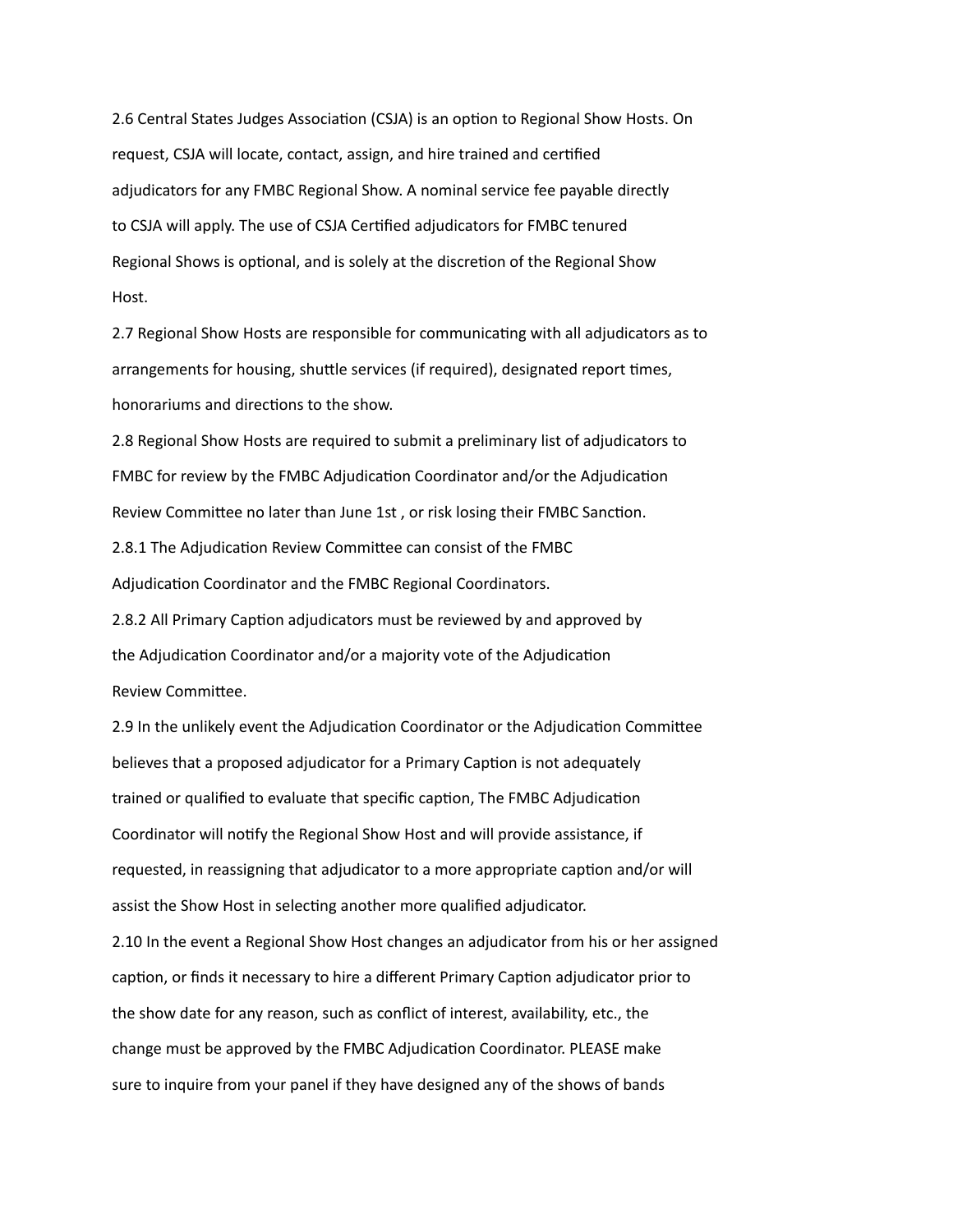that are attending your show, or have worked with a band in the last 2 years, in ANY capacity.

2.11 FMBC requests that all proposed adjudicator changes be made as early as possible, and the information communicated to FMBC well in advance of the show to prevent last-minute problems.

2.12 All FMBC Regional Events must utilize the FMBC Timing and Penalty sheet, with a trained individual on that particular sheet, and inform participating bands of their rule violations (especially timing violations), even if they do not assign any penalties at their FMBC Regional Event. All Regionals in November must assign Penalties. This is required to assist bands that are planning to attend FMBC Championships to verify that their shows meet FMBC Rules and Timing Requirements (See Section 3).

2.13 If a Critique is held, the Timing and Penalty Judge is expected to assist with Critique to insure that all band directors and staff receive a reasonable amount of time with the judges, and in addition the Timing and Penalty Judge is to be available to discuss rules and/or timing concerns with participating directors at the Critique. 2.14 Regional Hosts must be aware of breaks for judges, especially in a prelims/finals setting. If they are going to be required to do a critique in between the 2 shows, they need preparation time, "facility" time, and a good amount of time for their meal.

## **3.0 FMBC SCORING SYSTEM**

#### **3.1 The FMBC 5-Box Adjudication System Recaps, and Tie Scores**

3.1.1 FMBC Regional Shows electing to become sanctioned FMBC events must utilize the FMBC adjudication sheets and criteria reference in total and not parts thereof. 3.1.2 FMBC periodically reviews and updates or revises scoring sheets and format. Current sheets can be found on the FMBC Website.

3.1.3 ALL FMBC Regionals will be utilizing Competition Suite for tabulation, and your scores will be automatically uploaded to the Competition Suite website. FMBC will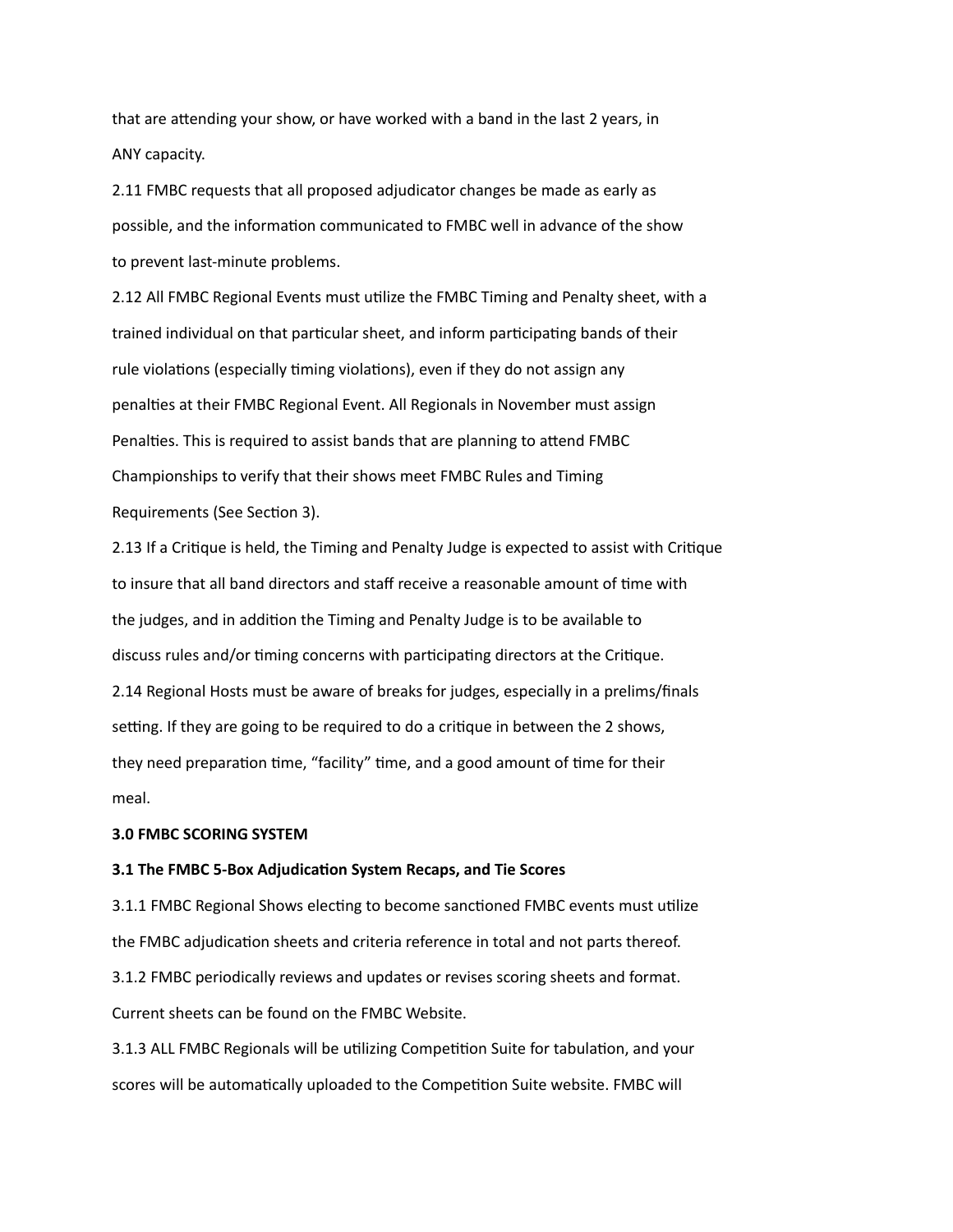transfer the posted scores from your show to our website.

3.1.4 ALL ties at Regionals, Class Prelims, or Evening Finals level to be broken by the following priorities:

1st The total points from the Ensemble Music Judges

2nd The total points by the GE Music Judges

3rd The total points from the Music Performance Judges

3.1.5 Regional show hosts may choose to present duplicate awards rather than break ties.

3.1.6 FMBC understands the dynamics of each contest and its particular judging panel and believes in the panel decision process. FMBC encourages all participants, including judges, directors, staff, parents, and supporters to accept the outcomes without displays of poor sportsmanship.

3.1.7 FMBC encourages all participating directors at Regional and state levels to complete and submit the provided adjudication critique sheets to the FMBC Adjudication Coordinator. These critique sheets will be held in confidence, unless specific authorization to share the information is received from the individual providing the critique sheets. This information enables all of us to learn through both positive and negative feedback.

3.1.8 All scoring disputes must be submitted to the FMBC Judging Coordinator within 24 hours after the conclusion of the contest. Logic and good sense will be used to best serve all participants. After this time all scores will be considered final.

#### **3.2 Seeding For FMBC Prelims**

3.2.1 A Florida high school marching band must participate in at least ONE FMBC Regional Show to participate in the FMBC State Class Prelims event. Seeding is based as follows:

FMBC Seeding process is based on Registration payment date, either by PayPal or Credit Card payment, or postmark date of check. You will be assigned numbers, in random order, with others received in the following calendar month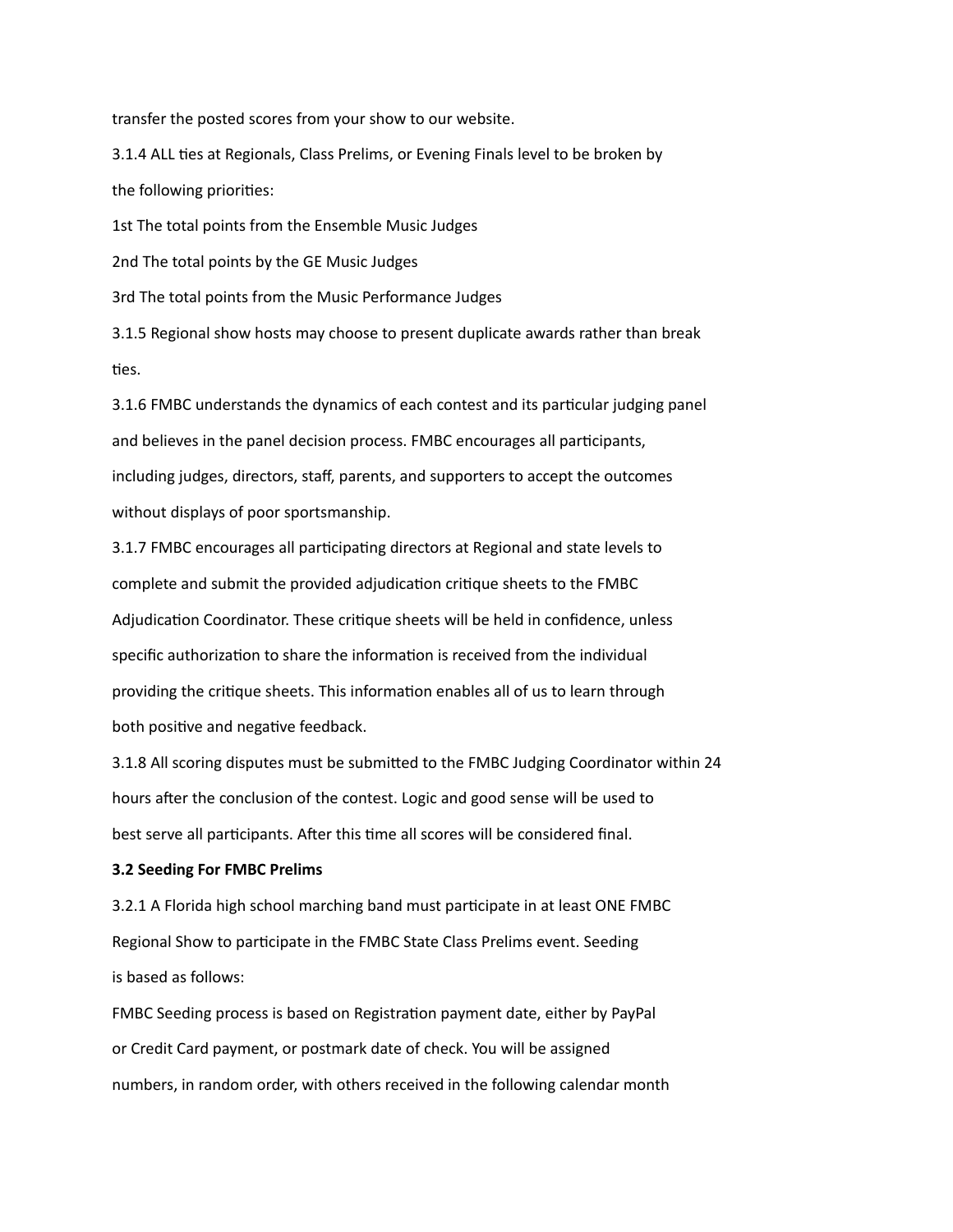### groupings.

The 1st Block is Early Registration, received May 20th-May 31st. 2nd Block of Registration dates, will be posted as they are received by postmark, (no random draw), received June 1st-October 15th…Registration ends at midnight on the 15th of October.

For FMBC State Prelims, each class is then arranged in performance order, chronologically in reverse order, with the smallest number performing last, per class.

3.2.2 If a band is unable to attend a qualifying FMBC Regional Event for any of the reasons listed below, they may request an exemption in writing. If approved, the director would then submit a video of a performance for review by a judging panel selected by the FMBC Board of Directors.

3.7.2.1 Cancellation of the only FMBC Regional they were scheduled to attend.

3.7.2.2 No FMBC Regional is held within 200 miles of their school.

## **4.0 TIMING AND PENALTIES**

#### **4.1 Definitions and Eligibility**

4**.1.1 High School Band** – A public, private or charter high school performing musical organization in which all participating Band Members meet the requirements of 3.1.2. Students from feeder elementary, junior, and/or middle schools that directly feed the high school or high schools or that are home-schooled as elementary, junior, and/or middle school students, reside in the geographic district served by the high school or high schools, and are of a comparable age as elementary, junior, and/or middle school students enrolled in school systems in that geographic area are eligible.

Exception – If two or more high schools have combined their marching band programs, and these programs are under the direction of the same instructor of instructors with formal written approval of the administrators of the high schools involved, this combined band may petition FMBC for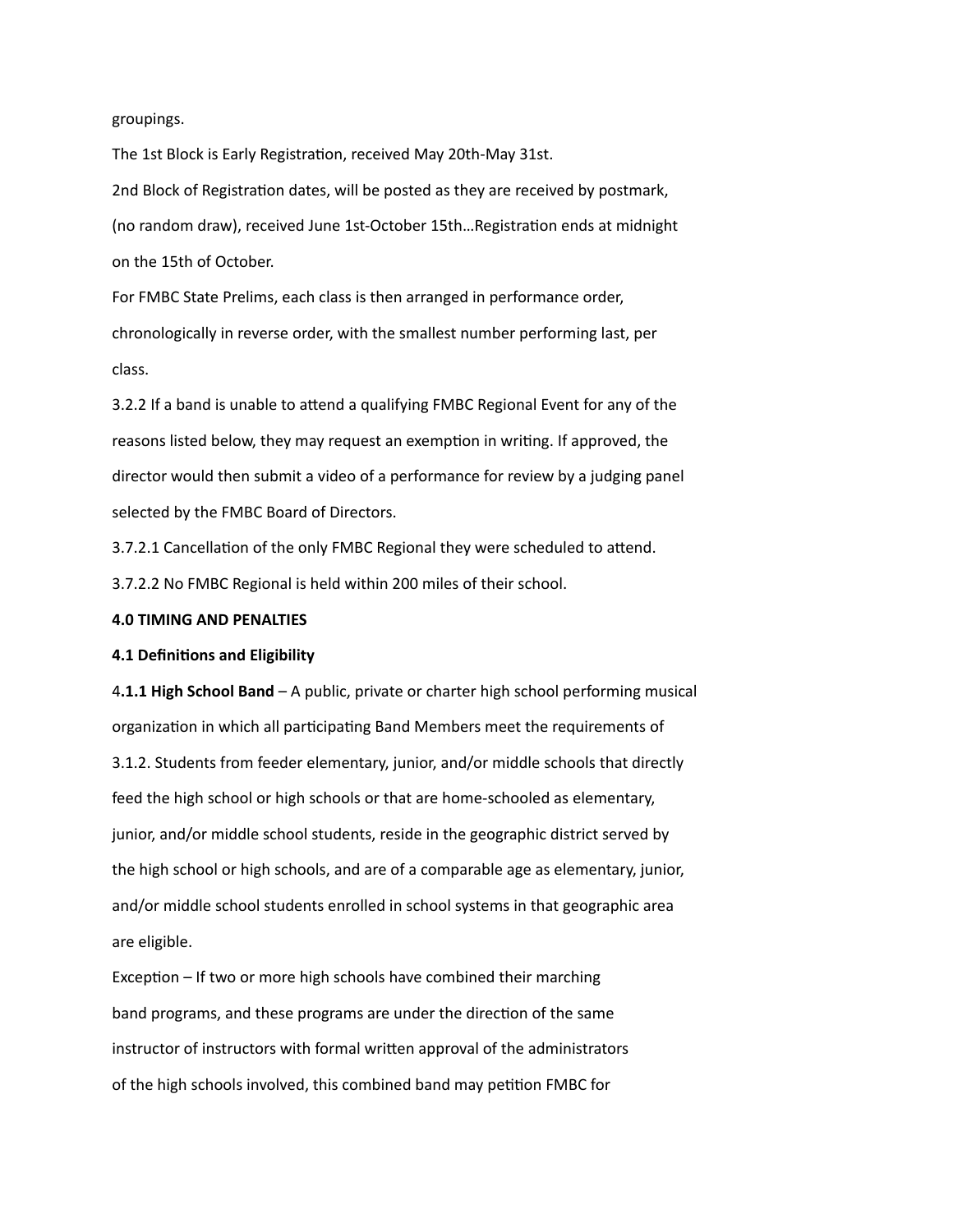permission to participate in FMBC events as a single unit. This petition is subject to approval by the FMBC Board of Directors prior to the first competitive FMBC event of the season. Each situation will be reviewed on an individual basis.

4**.1.2 Band Member** - A person that is currently enrolled in a high school, a feeder school to the high school or a home-schooled person from the high school's geographic district that is enrolled in the high school band, guard, or dance unit in such a manner as to meet the applicable state law and/or school policy.

4**.1.3 Drum Major** - A Drum Major is considered a Band Member and counts in your number of "Total band Members on the Field"

4**.1.4 Authorized Non-Performing Personnel** – Authorized Non-Performing Personnel includes Band Directors, staff, other students (including students who are members of the high school band but are not performing in the contest), parents and other persons that assist the band in entering or exiting the Competition Area or adjusting sound levels of amplified equipment (See Section 3.9.3).

4**.1.5 Music** – The art of generating sounds in time so as to produce a continuous, unified and evocative composition through melody, harmony, and timbre.

4**.1.6 Wind Instrument** - A wind instrument is a musical instrument that contains some type of resonator in which a column of air is set into vibration by the Band Member blowing into (or over) a mouthpiece set at the end of the resonator.

4.**1.7 Percussion Instrument** - Any of various musical instruments that produce a sound when their resonating surfaces are struck directly as with a stick or mallet, by leverage action, or through the resistance of stroking the surface of the instrument. They may be of definite pitch, indefinite pitch, or a mixture of both. They can be of manual and/or electronic nature

4**.1.8 Performance Area** - The surface of a football field. An area of Fifteen (15) feet that extends the front sideline from the front of one end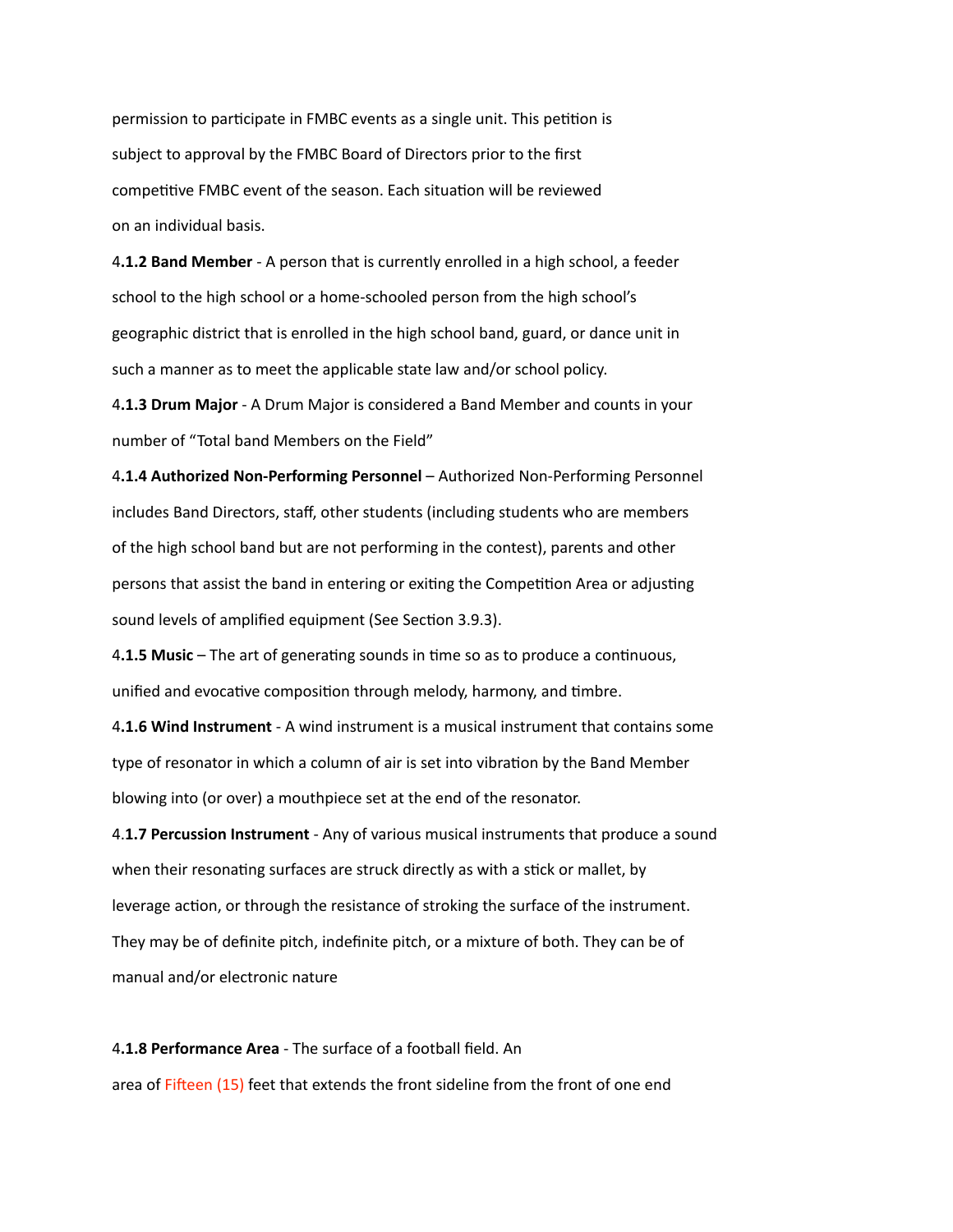zone to the front of the other end zone is included in the Performance Area. A painted field line marking the Performance Area is considered within the Performance Area.

4**.1.9 Competition Area** - The entire surface of the stadium including the Performance Area but not including spectator stands or other areas designed by the Contest Director.

4**.1.10 Entrance Line** - This is the line that when crossed or directed to be crossed by the starter or designee, will start the calculation of total Show Time. This line may be inside or outside the Competition Area but should be within fifty (50) feet of the end zone line.

4**.1.11 Exit Line** - This line when crossed will end the total Show Time. This line must be clearly defined by the show host, and may be inside or outside the Competition Area but should be no further than fifty (50) feet from the end zone line.

4**.1.12 Performance Time** - Performance Time begins when the first musical note sounds, (either electronically or human produced) or a choreographed movement of a Band Member takes place after set-up is apparently completed, or four (4) minutes after the beginning of Show Time, whichever is earlier. Spoken word, either electronically or human produced and/or pre-show movement intended to establish the mood of the presentation while the band is preparing to perform is not in itself considered beginning Performance Time. Performance Time ends with the last note (either electronically or human produced), with the last movement of the band, or with the Drum Major's closing salute indicating the performance has ended. If only spoken word (either electronically or human produced) is used to end the show, Performance Time is considered ended when the last word is spoken or when the Drum Major closing salute, if any, is presented.

4**.1.13 Show Time** – Show Time begins when the starter or designee releases the band into the Performance Area from the Entrance Line, whether or not the band crosses the Entrance Line at that time. Show Time can begin before the band is physically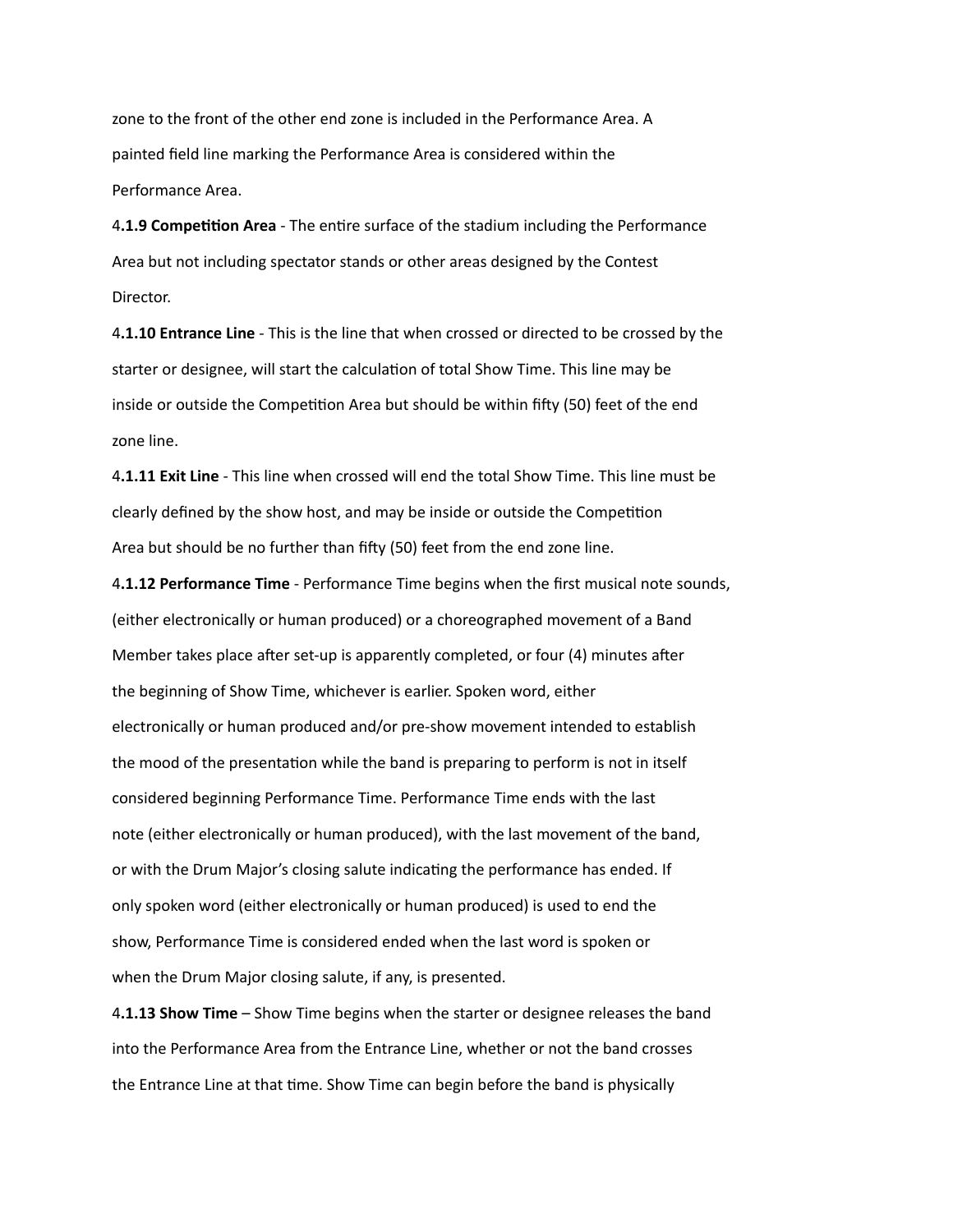at the Entrance Line if the band is late due to its own fault. Show Time includes Performance Time. Show Time ends when the last Band Member, Authorized Non-Performing Personnel, equipment or prop crosses the Exit Line.

## **4.2 FMBC Official Size Classes**

4.2.1 FMBC designs their competitive system around grouping bands together based on their band size. These classifications are reviewed annually as the population of the classifications change and warrant a shift to achieve balanced classes.

4.2.2 Wind players, Percussion personnel, and Auxiliary are counted based on the number of Band Members performing, at any time during the performance time. Drum Majors are also included in the band total.

4.2.3 All bands are to compete in one of the following classes for FMBC Championships, and all qualifying Regionals.

Class A 1 - 45 Performing Students

Class AA 46-69 Performing Students

Class AAA 70-99 Performing Students

Class AAAA 100-145 Performing Students

Class AAAAA 146 and over Performing Students

Show Bands No Restrictions

Penalty – Disqualification.

Exception: Bands may compete UP in Class, (Ie: 1A up to 2A, etc) in

any Regional, through the end of October. ALL November Regionals,

bands must compete in the Registered State Class.

# **4.3 Eligibility**

4.3.1 The use of an ineligible individual in a performing role (see Section 3.1.2) is prohibited.

Penalty – 1.0 point(s) per violation up to and including disqualification at

the discretion of the Contest Director.

## **4.4 Performance Area**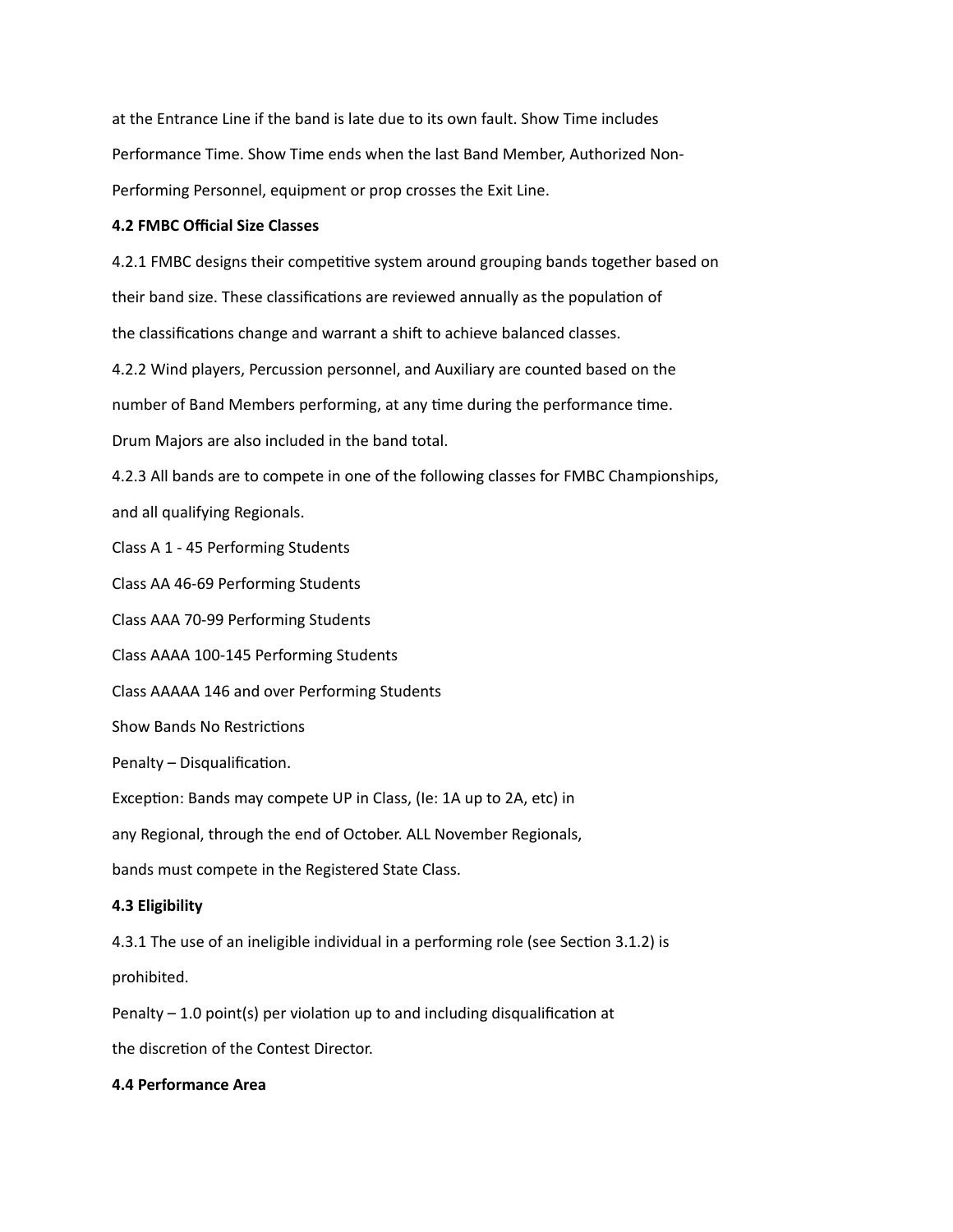4.4.1 Band Members, Authorized Non-Performing personnel, equipment or props may not cross the Entrance Line prior to the start of the Show Time without the specific permission of the Contest Director, Starter, or Timing and Penalties Judge. 4.4.2 Only Band Members and individuals designated as Authorized Non-Performing Personnel are allowed in the Competition Area during the actual show time. All Non-Performing Personnel that remain in the Competition Area are to remain sitting or otherwise positioned during the Performance Time so as not to obstruct the view of the audience or judges. A specific area may be designated by the Contest Director, where all Authorized Non-Performing Personnel in the Competition Area must remain during the Performance Time.

4.4.3 All Authorized Non-Performing Personnel must vacate and not re-enter the Performance Area once the performance has begun.

Exception – Authorized Non-performing Personnel may enter the Performance Area to assist a student who is ill or injured without penalty. The band director has the option to notify the T&P judge to stop the show if there is a danger to an ill or injured Band Member. After the Band Member is removed from the Performance Area, the band director can reset the band to the last logical formation and restart the performance. All judging, timing and penalties will be suspended during this time. 4.4.4 All Band Members must be in the Performance Area at the beginning of the Performance Time and remain in the Performance Area for the full Performance Time. Stepping, standing or sitting on or reaching over a Performance Area field line is not considered exiting the Performance Area. The Band Member must

deliberately exit the Performance Area to be assessed a penalty. This includes retrieving equipment, props or instruments from outside the Performance Area. Exception - Drum Majors may exit the Performance Area but must

remain in the Competition area during the Performance Time.

Exception - A choreographed ending may occur that requires some band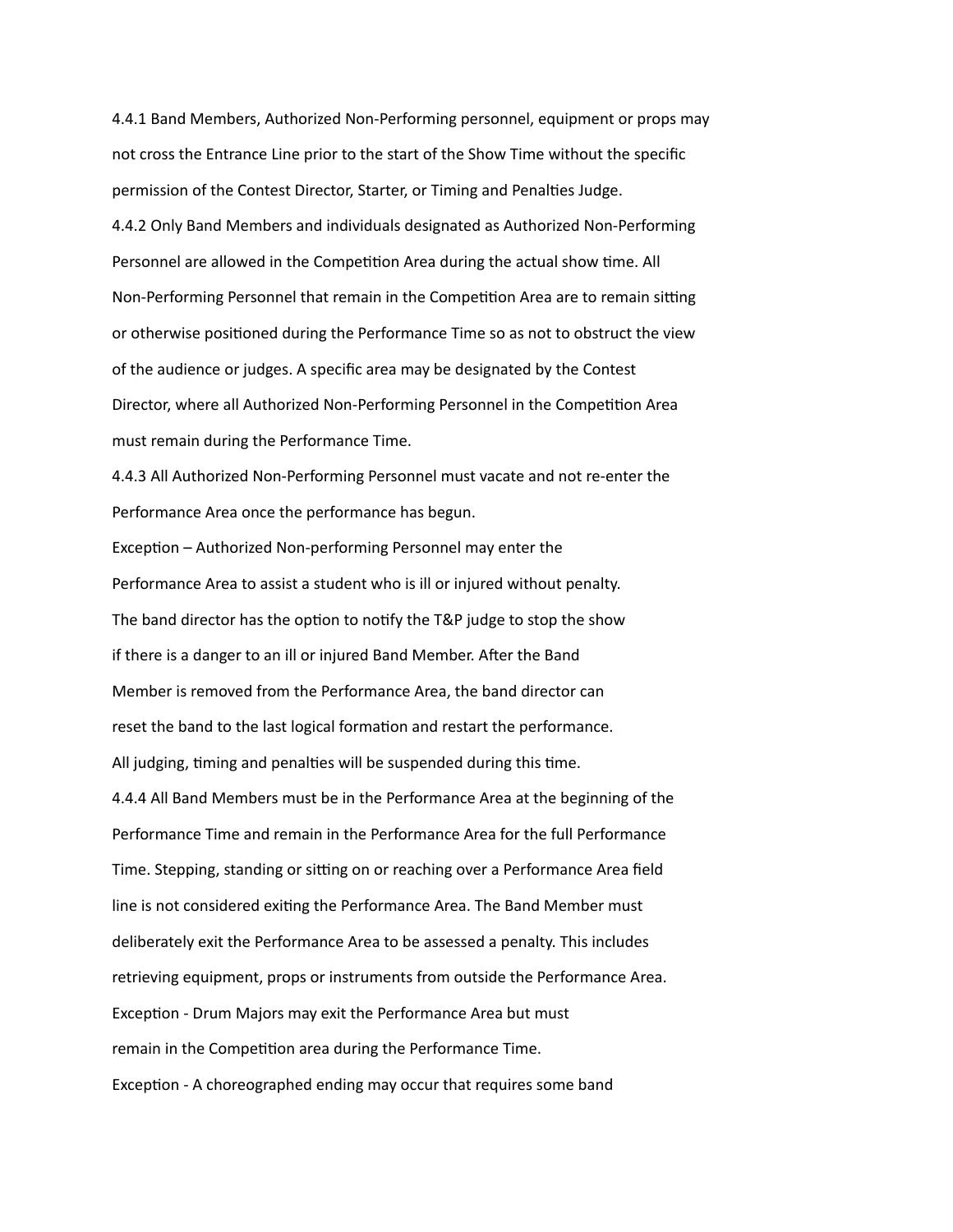members to exit the performance area at the end of the show, just prior to when the last word, note or movement is made by the band or when the Drum Major closing salute, if any, is presented. This may only occur after the band has met all minimum timing requirements.

4.4.5 Dropped equipment, props or instruments can be retrieved by any Band Member (or Authorized Non-Performing Personnel if and only if the dropped items could present a safety hazard to performing members) with no penalty.

4.4.6 At no time may a Band Member perform in the spectator area(s).

4.4.7 Penalty – Violation of Authorized (or other) Non-Performing Personnel in the Performance Area after the Performance Time has begun or other boundary violation – 1.0 point for each infraction and each person, up to disqualification at the discretion of the Contest Director.

## **4.5 Props and Powered Vehicles**

4.5.1 The only mechanized vehicles allowed in the competition area are golf carts, garden tractors, all-terrain vehicles (ATV's), etc. that will not leave tracks or marks on the performance field or track**.**

Exception – If the performance venue does not allow the use of motorized vehicles in the Competition Area, the Contest Director will advise the participants at or before registration. Directors are to be prepared for this contingency. If in doubt, participating directors can contact the show host using the contact information available on the FMBC web site.

4.5.2 All other powered vehicles are prohibited unless provided by or specifically approved for use in advance by the Contest Director.

Exception – Motorized wheelchairs used by disabled performers are permitted.

4.5.3 All gasoline or other fossil-fuel powered vehicles must be equipped with bibs when used in covered stadiums and stadiums with artificial turf.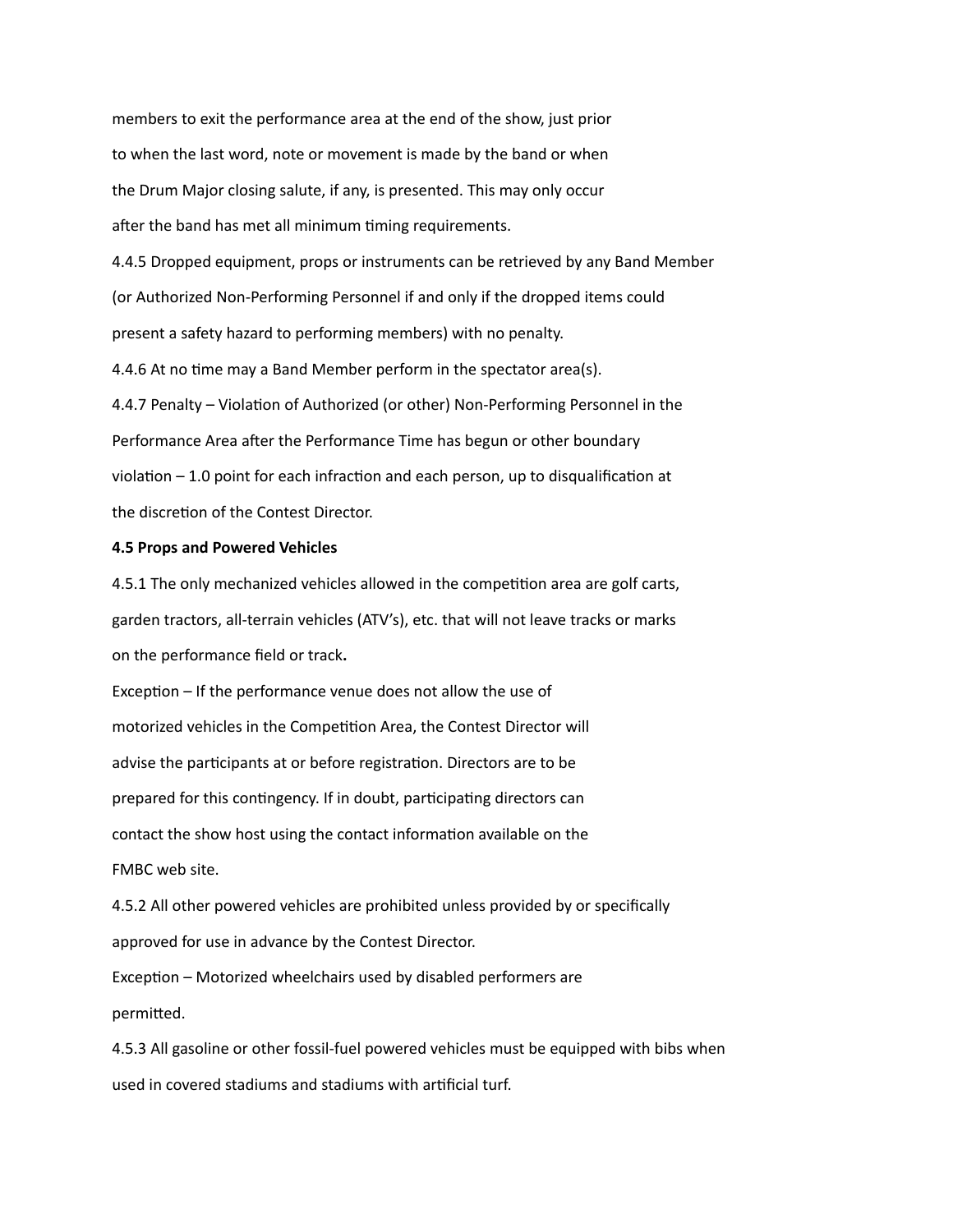4.5.4 Participating bands must be prepared to move all equipment and props in and out of the Competition Area within the designated Show Time using their own Band Members and their own Authorized Non-Performing Personnel, since the use of motorized equipment may not be allowed and assistance at the show site may not be available.

4.5.5 All props, designed to be used in the Competition Area, must be designed to withstand normal Florida weather conditions, and must be placed in the Competition Area at the start of the Performance Time and must remain in the Competition Area for the duration of the Performance Time. No props may be taller than 12'.

Powered vehicles in any form may not be used to relocate props or performers during the Performance Time except as noted in Section 3.5.2.

Battery or other power may be used within a prop to operate lighting and/ or simple mechanical functions not related to relocating the prop. Caution: Some stadiums with artificial turf may prohibit the use of generators or other fossil fuel fired equipment due to risk of fire or damage to the artificial turf surface. Check with the Show Host in advance of the show date.

No participant may be on, or placed on, any portion of the prop where the participant's feet are more than six (6) feet above the playing surface of the stadium unless there is appropriate safety railing and/or other safety equipment in place and in use. Any prop that is moved during a performance with a student on or attached to the prop must have a safety railing or equivalent. Props judged unsafe by the Contest Director or their designate, at the sole discretion of the Contest Director, will be prohibited from use during

the performance.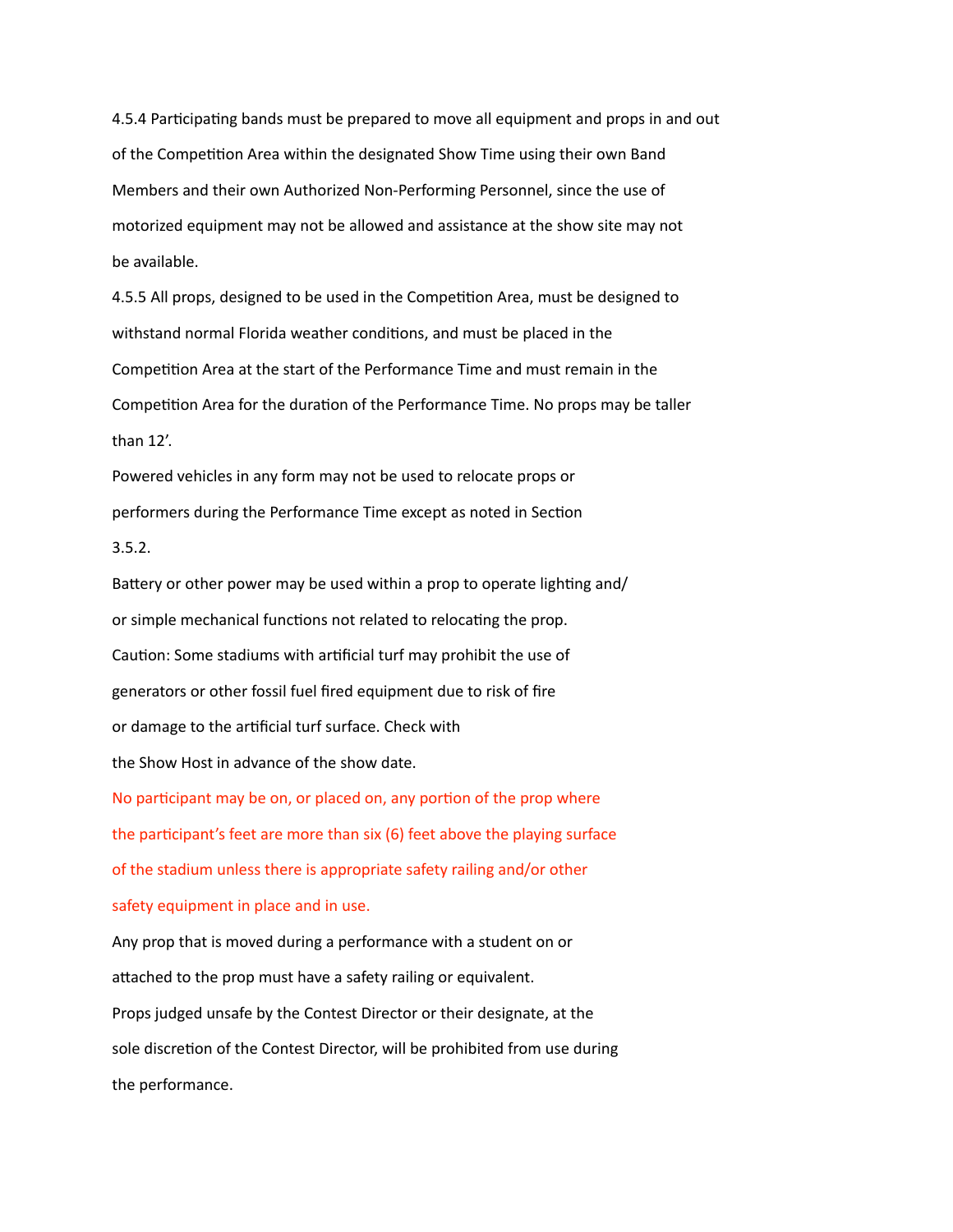Exception - At the discretion of the Contest Director, if weather conditions warrant, Authorized Non-Performing Personnel will be allowed to support (not move or manipulate) props. This exception is granted *only* under *extreme* weather conditions.

4.5.7 Penalty – Violation of the Performance Area restrictions – 1.0 point for each instance. Violation of the authorized vehicle limitations – at the discretion of the Contest Director - up to and including disqualification.

## **4.6 Conducting the Band**

4.6.1 Only Drum Majors or Band Members are permitted to coach, cue, conduct, or provide instructions (either verbally or physically) to the band during the Performance Time.

Penalty – Violation of Non-Performing Personnel (including Authorized Non-Performing Personnel that have been allowed to enter the Competition Area) conducting or providing instructions during the Performance Time - 1.0 points per incident.

#### **4.7 Debris**

4.7.1 No debris including paper, glitter, powder, water, tinted fluids and other items that will be visible or may cause injury may remain in the Performance or Competition Areas. A band leaving any of the above will be responsible for removing the debris. Fog machines are acceptable as long as they leave NO residue.

4.7.2 Balloons or other props that are suspended in the air must be removed from the Competition area and not allowed to float away. No balloons or other props that are suspended by lighter-than-air gases will be allowed in a domed stadium. Penalty - Violation for leaving debris in the Performance or Competition Area, including balloons or other props that can float away used in a domed stadium – 1.0 point up to disqualification at the discretion of the Contest Director. Timing penalties may also be assessed if clean-up cannot be completed within the maximum permitted Performance Time.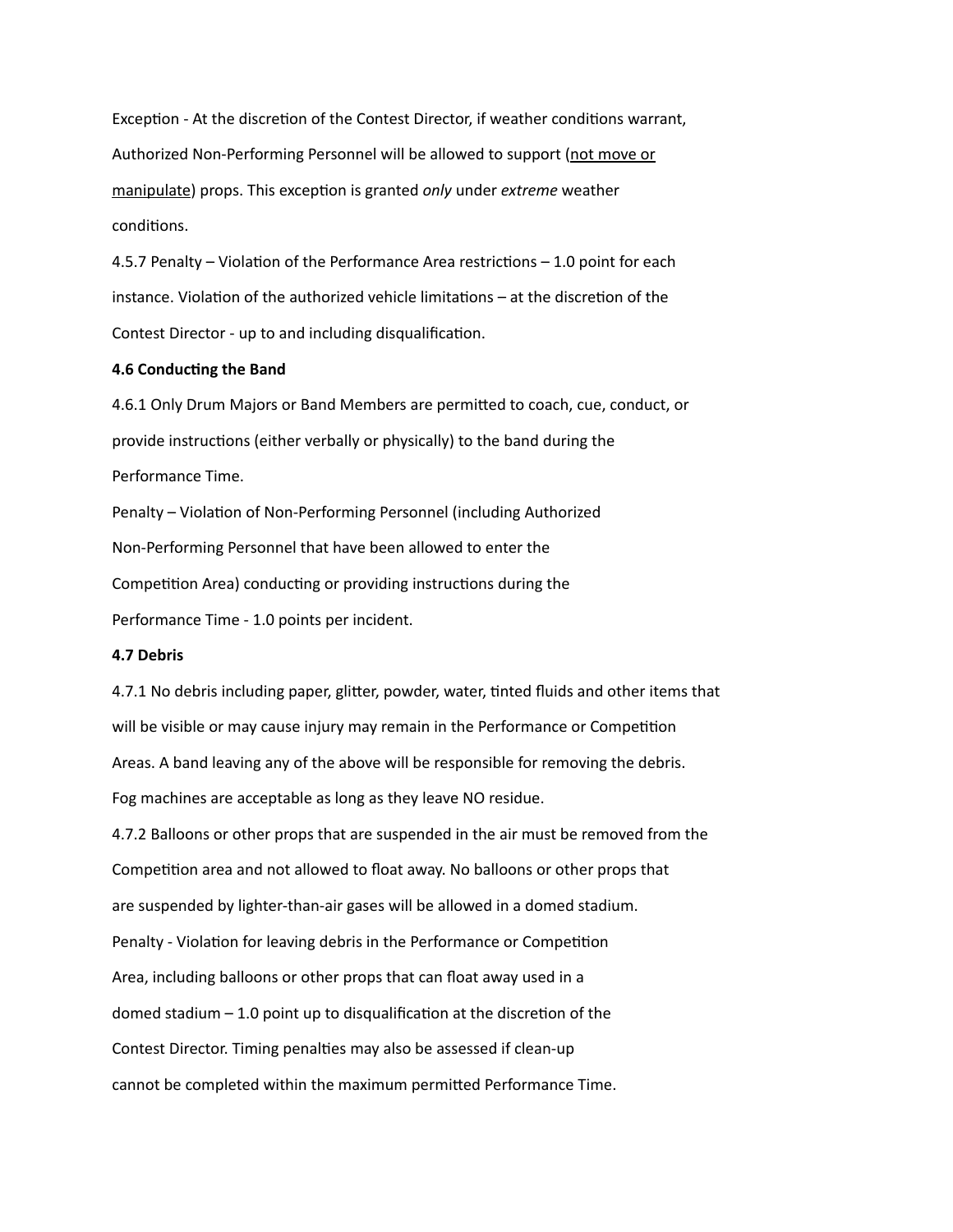### **4.8 Prohibited Activities**

4.8.1 The following items or activities are not allowed in the Competition Area; Pyrotechnics or hazardous equipment of any kind, including but not limited to flaming batons, fireworks and discharge of fire arms, including lights-out routines

Any materials that may cause damage or present a safety hazard that could remain on the field or in the air at the conclusion of the Performance Time.

Live Animals (except for seeing-eye or guide dogs).

Any activity that disrupts the schedule of the contest.

4.8.2 Unsportsmanlike Conduct is never acceptable. All Band Members and Authorized Non-Performing Personnel must exhibit sportsmanlike behavior while at the competition site. This includes the Performance and Competition Areas and the entire host school campus or stadium area including parking lots. Penalty – Violation involving banned items or activities - At the discretion of the Contest Director, up to and including disqualification.

#### **4.9 Use of Electronics**

4.9.1 All Music from traditional wind and percussion instruments, human voices or electronic instruments intended to provide a tonal or rhythmic enhancement to the program must be performed by a Band Member(s) live and in real time with the Band Member(s) present and performing during the Performance Time. The use of recorded sampled sounds (prerecorded/sequenced) of human voices, woodwind, brass and percussion instruments is not permitted.

Exception - Sounds other than Music, such as the spoken word or sound effects, including brief instances of melodious sound generated by the human voice may be prerecorded (triggered automatically or by a Band Member) and used at any time during the Performance Time without penalty. Any recorded sounds that are copyrighted must have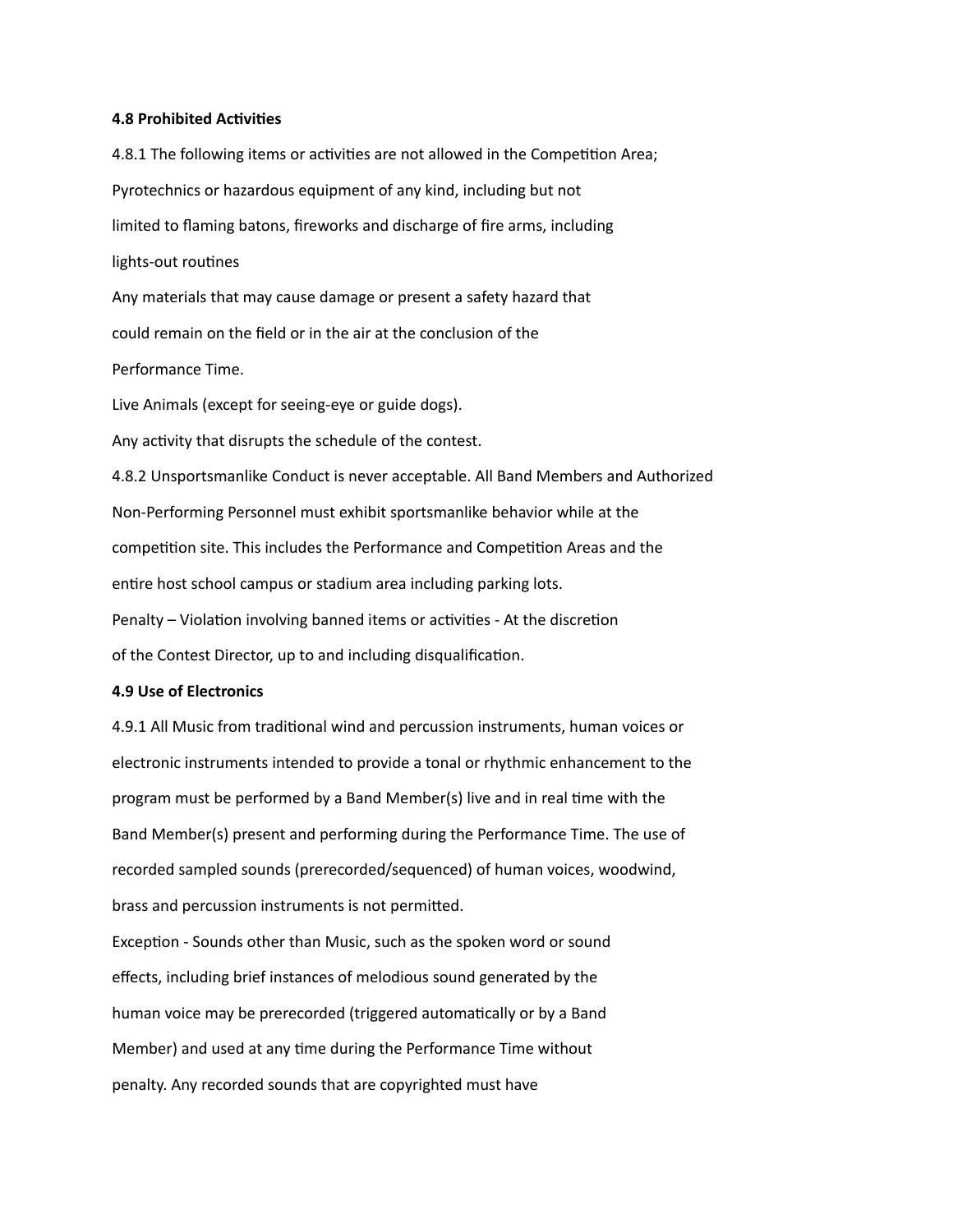permission obtained for their use.

4.9.2 Electronic equipment (connected by wires or wirelessly) may be located in or adjacent to the Performance Area. Band Member(s) operating this equipment must remain in the Performance Area for the duration of the Performance Time. 4.9.3 No communication with any Band Member from non-performing personnel or audience members by voice, physical motion, or through electronic communications is permitted during performance time. Exception – Authorized Non-Performing Personnel may adjust wireless equipment from anywhere outside of the Performance Area (including from the spectator stands) before or during the performance. Exception – Authorized Non-Performing Personnel may adjust wired equipment located adjacent to Performance Area Boundaries from the Competition Area (without entering the Performance Area), as often as necessary before or during the performance. Exception – Authorized Non-Performing Personnel may enter the

Performance Area or otherwise communicate with the band members or other support personnel to set or adjust electronic equipment for a brief period of time and/or no more than twice during the Performance Time. 4.9.4 All electronic sounds must be initiated by performing Band Members and meet all requirements as outlined in Section 3.9.

3.9.4.1 Penalty - Violation involving the use of electronics – 1.0 points to disqualification at the discretion of the Contest Director.

## **4.10 Timing Considerations**

4.10.1 The maximum Total Show Time is fifteen (15) minutes with a one (1) minute extension if all Band Members, Authorized Non-Performing Personnel, equipment and props have exited the Performance Area and are moving towards the Exit Line. Field Warm-ups, trouping the stands and prop or electrical set-ups are included in this 15 minutes and are given no special exemptions.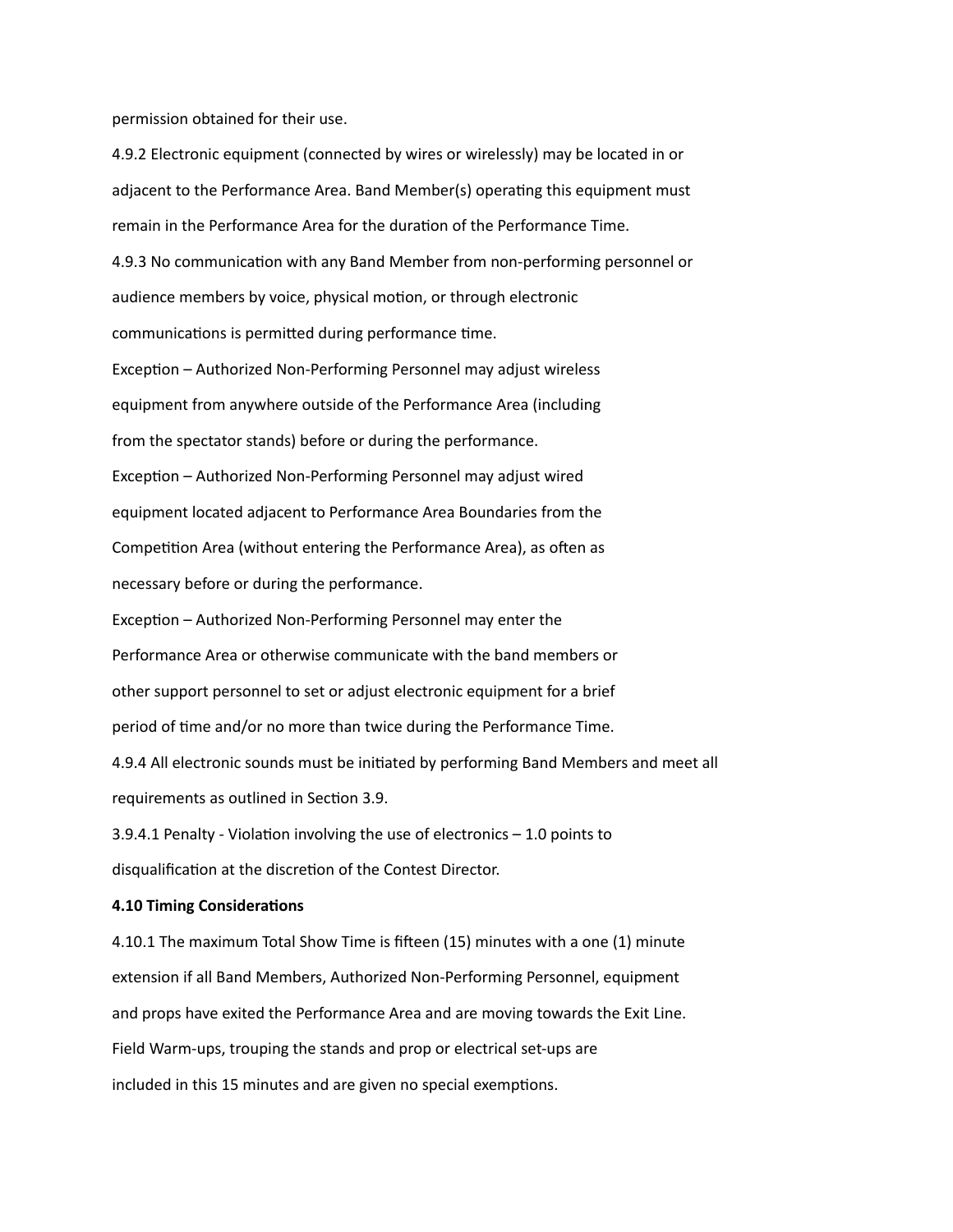Show Time can commence for a band prior to the preceding unit's Show Time ending at the Timing & Penalty judge's discretion. All bands must be ready to enter the Performance Area at their scheduled show starting time unless instructed to delay by the Timing and Penalties judge or the Starter. Entry to the Performance Area is to begin at the Starter's cue and not necessarily the scheduled time. No band will be required to enter the Performance Area prior to the band's scheduled show starting time unless agreed to by the director. Exception – Performance order of bands and size classes at any FMBC sanctioned event may be modified on the day of the event due to logistical issues, weather, or other considerations without public announcement except to the directors of the affected participating bands. At approximately three and one-half (3 1/2) minutes after the beginning of Show Time, the T&P judge will notify the announcer to start announcing the band, unless informed by the band director or designee that it is acceptable to start the Performance Time clock earlier. The last announcement, which will advise the Drum Majors that the Performance Time is about to begin (whether the Band is visibly ready or not) will contain the words "Is the band ready?" This announcement will be given no later than four (4) minutes after the beginning of Show Time. At this time the Performance Time Clock will start. A salute from the Drum Majors is recommended but not required. If it is difficult to determine the precise beginning of the Performance Time due to substantial choreographed movement during band set-up prior to the actual performance, the Performance Time will be considered to start approximately ten seconds after the announcement in Section 3.10.1.6, at the sole discretion of the Timing and Penalties Judge.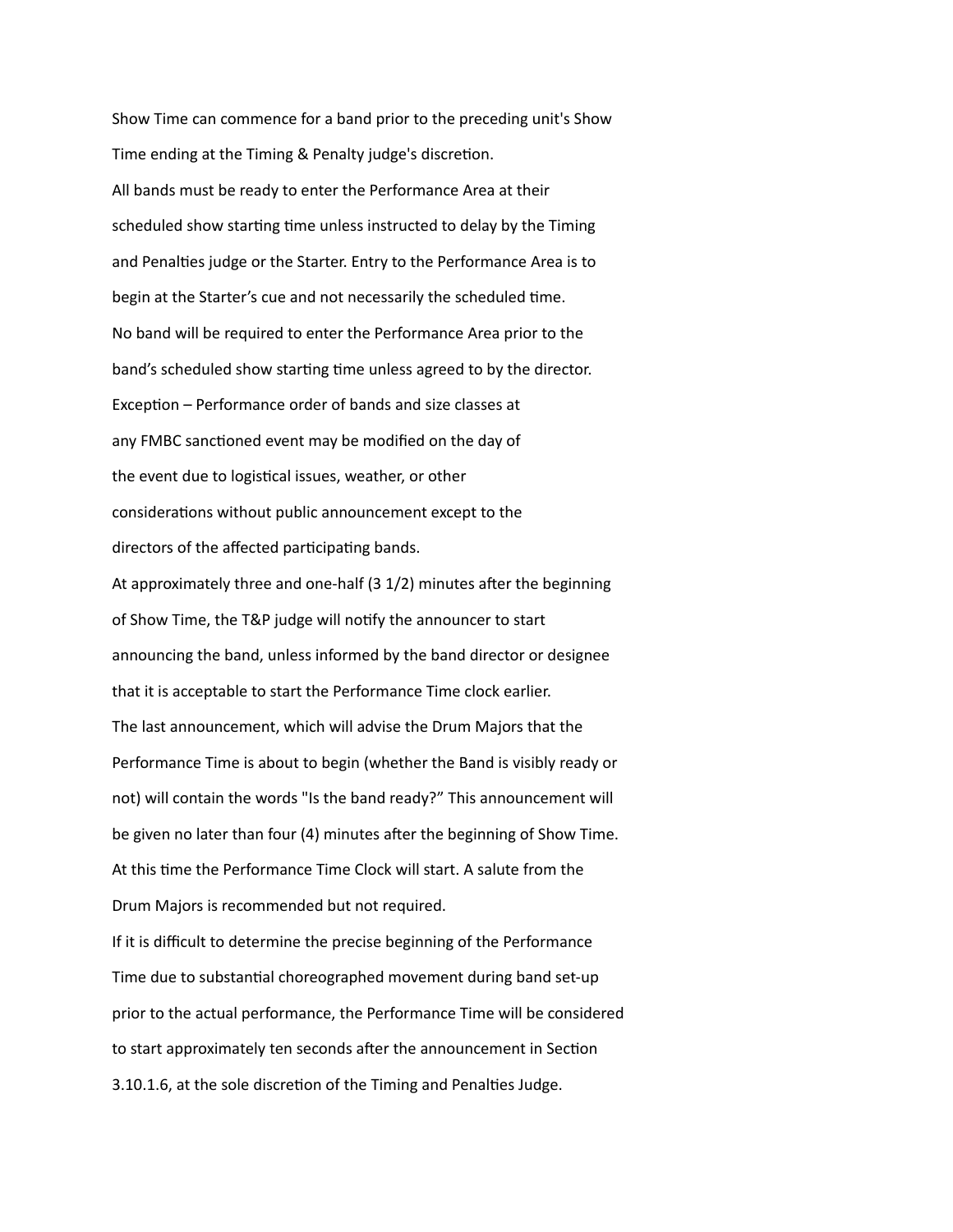If Performance Time commences from the starter's clock at four (4) minutes, rather than with a musical note or movement, then the T&P judge will indicate to the Drum Major and/or staff and judges that Performance Time has officially started.

Penalty - Violation of Show Start Time (If the band is not ready to enter the field due to their own fault) – 0.5 for each minute or fraction thereof up to 5 (five) points. If the band crosses the Exit Line within the allowable total Show Time, this penalty will be waived. Penalty – Violation of total Show Time – 0.1 points for each three  $(3)$ seconds or fraction thereof over the maximum allowable total Show Time. If the band exceeds the total allowable Show Time, the Performance Start Time penalty may be waived and only the Show Time penalty assessed if it results in a lower penalty at the discretion of the Contest Director.

4.10.2 The Minimum Performance Time is five (5) minutes and the Maximum Performance Time is eleven (11) minutes. Any music or movement prior to or after the Performance Time is not judged. Judging will commence at the beginning of Perform

Penalty - Violation of Minimum or Maximum Performance Time - 0.1 points for each three (3) seconds or fraction thereof either under or over the required Performance Time.

4.10.3 All Bands participating in the FMBC Finals Events must perform in their assigned sequence unless specifically directed to perform out of sequence by the Contest Director, the Starter, or other Contest Official.

Penalty - Any band performing later than their assigned time, unless directed to do so by the Contest Director, regardless of the reason, will be penalized 1.0 point per band out of sequence at FMBC championship events.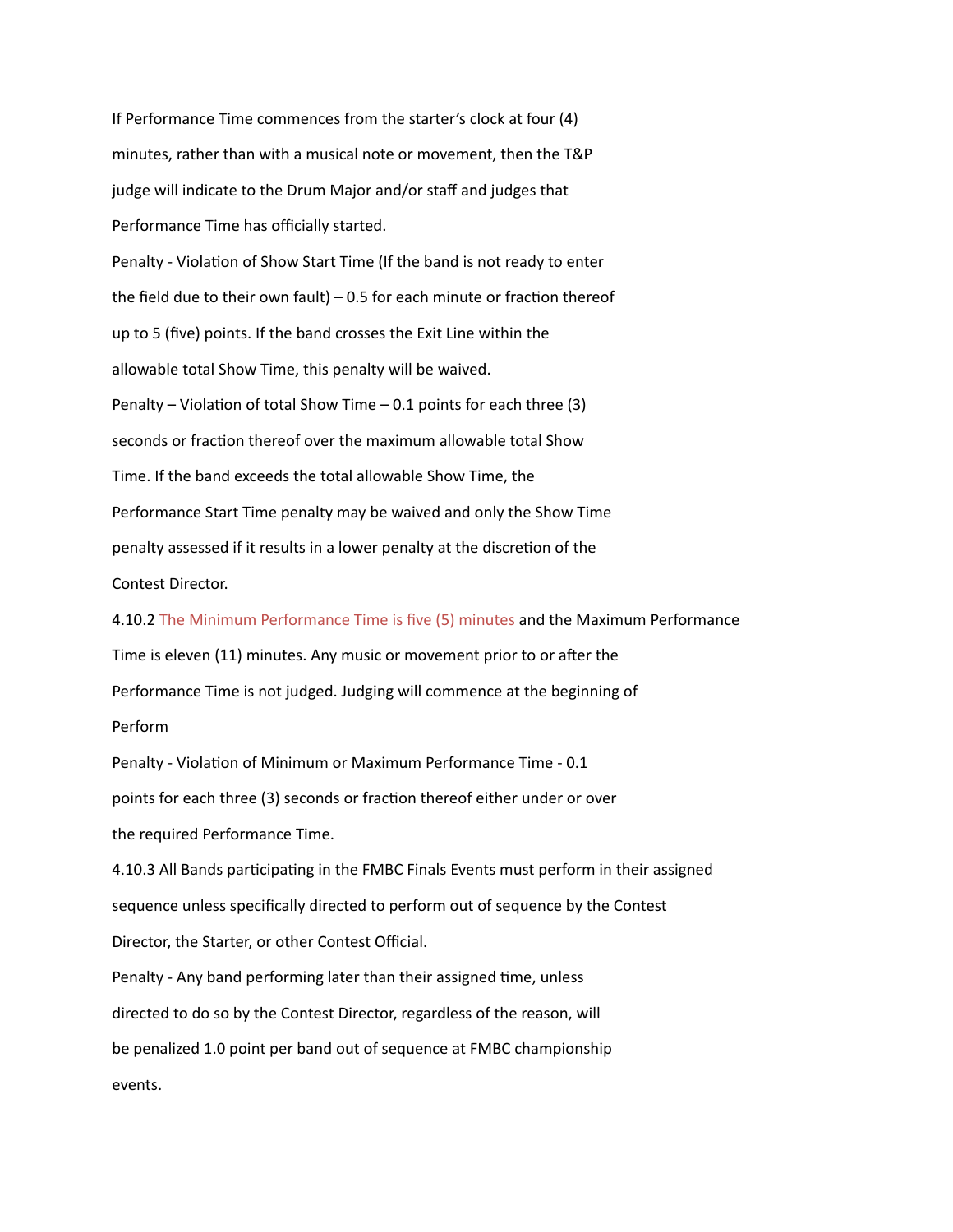4.10.4 The American Flag, if used or displayed as part of a performance must be handled, used, and/or displayed with respect and dignity.

Penalty – At the discretion of the Contest Director. Not to exceed 0.5 points.

4.10.5 Items in the Timing and Penalties section are intended to help insure a fair and uniform opportunity for all Participating Bands to present their show for the appreciation and enjoyment of an enthusiastic audience and for a fair and uniform evaluation by a panel of qualified adjudicators. In order to help insure that this goal is achieved, any item in a band's presentation that could require a special interpretation of these rules must be called to the attention of the Contest Director by the Band Director prior to commencement of the performance. Failure to do so may be considered unsportsmanlike conduct, resulting in a penalty up to and including disqualification.

4.10.6 The final decision involving assessment of all penalties is at the discretion of the Contest Director.

4.10.7 FMBC Reserves the right to update all Timing and Penalty guidelines at any time.

# **5.0 FMBC CHAMPIONSHIPS**

# **5.1 Prelims and Finals Performance Order**

5.1.1 All bands must compete in the appropriate size class as defined in Section 4.2.3,

and cannot move up or down in class.

5.1.2 Size classes will be adjusted yearly by dividing the state participants into groups

and resetting the numbers accordingly, if required.

5.1.3 Performance order for all bands qualifying and registering for the FMBC Prelims by the registration deadline will be based on the following priorities:

5.1.3.1 Late entries accepted to fill open slots with earliest postmark going on

later.

5.1.3.2 All bands qualifying at their own show hosted FMBC Regional.

5.1.3.3 All bands in order as described in section 2.3.1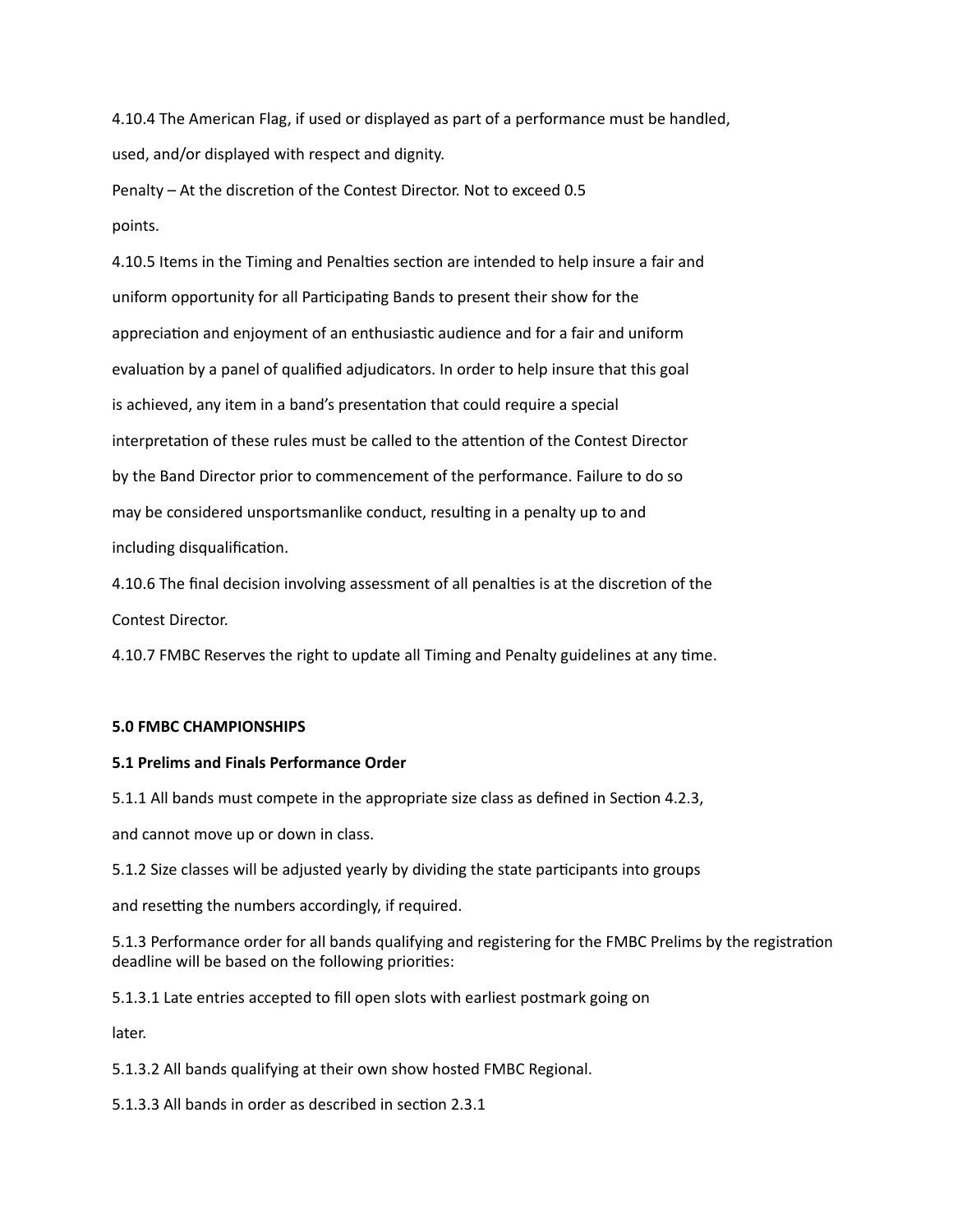5.1.4 Any band competing with the incorrect amount of students OVER the class number will be DISQUALIFIED at the championship events. FMBC understands numbers might fluctuate UNDER due to quarantines and illness, and will not access penalties.

5.1.5 Any band performing later than their assigned time, regardless of reason, will be penalized at the championship events, unless directed to do so by the Show Coordinator or the Show Coordinator's authorized representative.

5.1.6 Penalties for timing and boundaries will be enforced at FMBC championship events.

5.1.7 If conditions dictate that it is necessary to hold a portion of FMBC State Prelims indoors,

the Contest Director and the Chief Judge will determine what

percentage of bands from the Indoor Performance portion of the event (if any) and

what percentage of bands from the Outdoor Performance of the event (if any) will

advance to FMBC State Finals. Their decision is Final.

5.1.8 2021 all Prelims and Finals Performances will be held at one location, with 2 performance sites.

5.1.8.1 The number of individual Prelims sites used and the specific classes

of bands at each site can vary depending on the number of bands

entered and qualifying to participate in each size class. This will be

based on bands entered and qualifying by Oct. 15th. 2 classes can also

be combined at one site.

5.1.9 Performance order at FMBC Finals is as follows;

5.1.9.1 A percentage of bands from each class will perform at Finals, to be determined after registrations are complete.

5.1.9.2 Order of performance of Size Classes at Finals can be based on the scheduled completion time of Prelims at each Prelims site, and may change on the day of Finals due to weather, traffic conditions or other items, at the discretion of the Tournament Director. 5.1.9.3 Finals performance order of the bands in each class will be based by

random draw, to be done at the Prelims site, after announcement of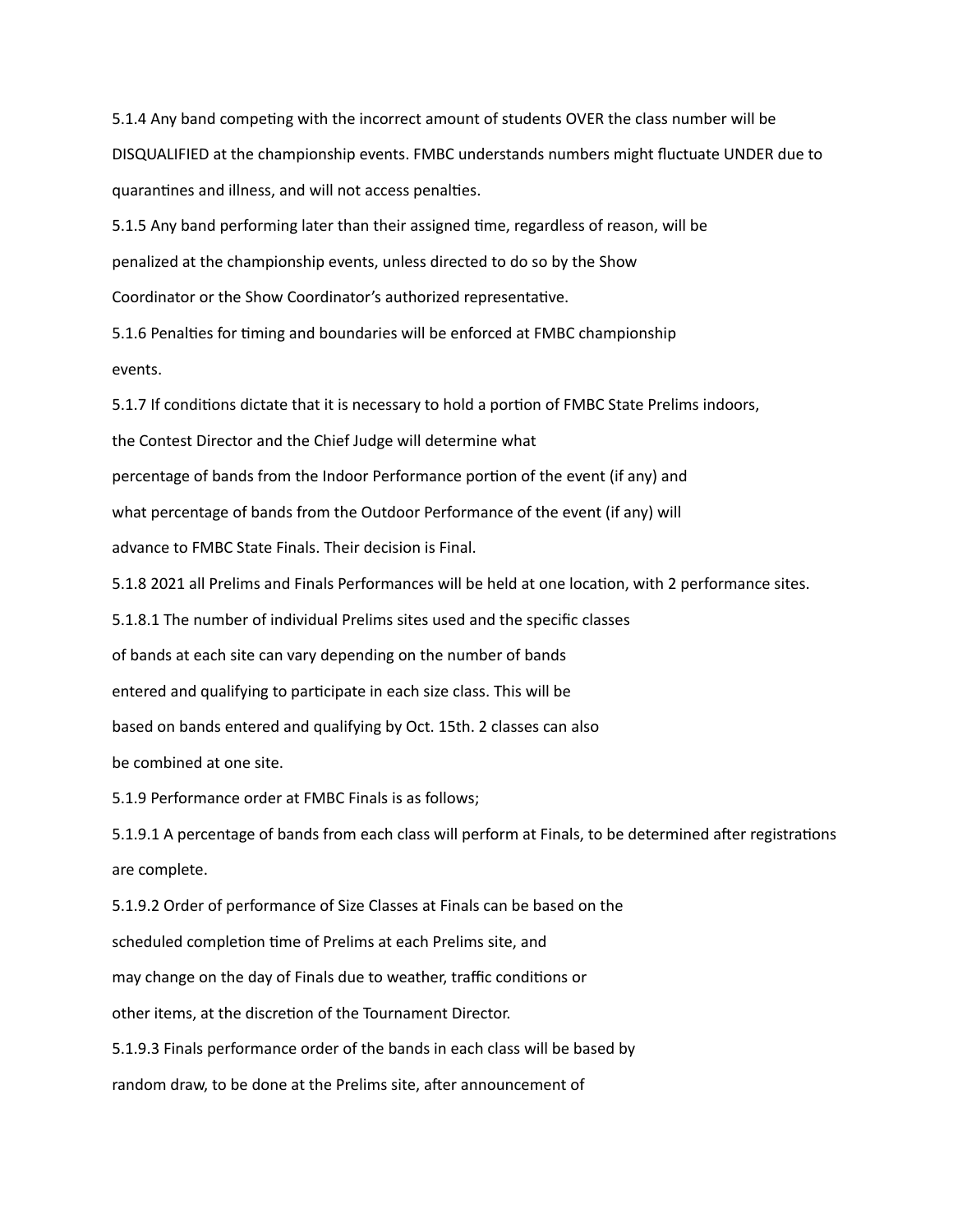those bands continuing on to Finals.

### **5.2 FMBC Championship Prelims – Adjudication**

5.2.1 Multiple panels of eight to ten judges will adjudicate FMBC State Prelims at each site at the discretion of the tournament director. Judging panel for the Ensemble and/or Effect Captions may be doubled and their scores averaged at the sole discretion of the Tournament Director; General Effect Music (General Effect Entertainment for Show Bands) General Effect Visual Ensemble Music Ensemble Visual Music Performance Individual – On Field Visual Performance Individual (Visual/Dance Performance for Show Bands) – On Field Percussion – On Field or In the Stands (depending on the venue) Color Guard **5.3 FMBC Championship Prelims Awards**

5.3.1 The FMBC State Prelims awards ceremony is an officer-only retreat conducted approximately 15 minutes after the last band's performance in that size class. Four-year seniors are also invited on the field and their directors are invited to participate with the medals presentation to those seniors. These members must be identified on your FMBC State Semi-Finals registration form. No names are needed, just a total number.

5.3.2 All four year seniors will receive a Medallion

5.3.3 All participating bands will receive a placement trophy indicating their specific placement in FMBC StatePrelims.

5.3.4 A percentage of bands will be presented with an award and the opportunity to advance to FMBC State Finals (ties broken per Section 3.1.4).

5.3.5 There will be Best in Caption awards at FMBC State Prelims only in each class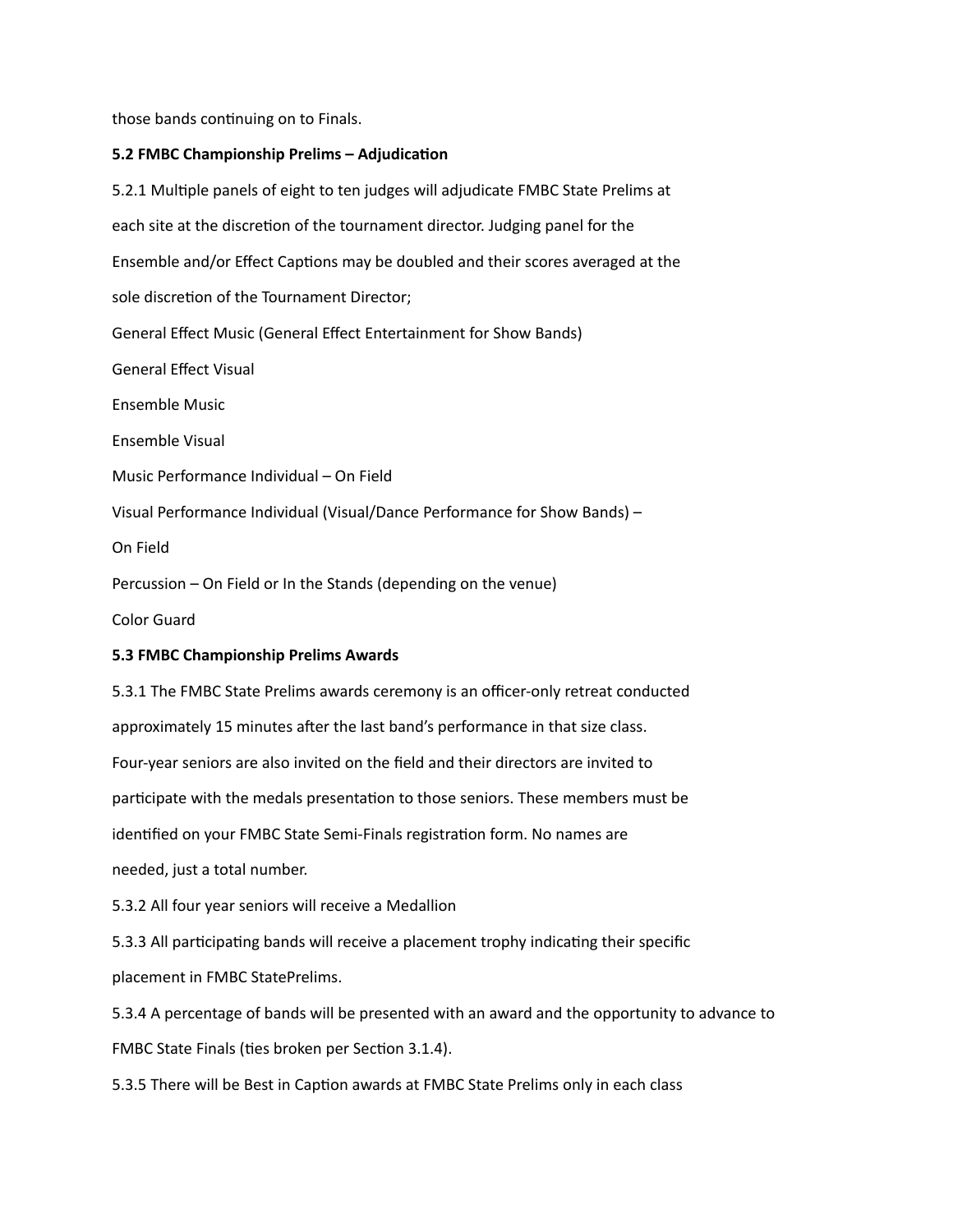for the following:

Outstanding Musical Performance

Outstanding Visual Performance

Outstanding General Effect

Outstanding Percussion

Outstanding Color Guard

4.3.6 The announcement of Finalist Bands will be last. All ties will be broken based on

FMBC tournament criteria.

4.3.7 FMBC reserves the right to modify the awards presented as necessary in the event of weather-related issues.

### **5.4 FMBC Championship Finals - Adjudication**

5.4.1 One panel consisting of a mix of judges from the Prelims sites, with some

judges changing captions within their expertise, will adjudicate the FMBC Finals for

each size class. A list of scheduled adjudicators will be posted on the FMBC

Website approximately one week prior to the event.

General Effect Music 1

General Effect Music 2

General Effect Visual 1

General Effect Visual 2

Ensemble Music 1

Ensemble Music 2

Music Performance Individual

Ensemble Visual 1

Ensemble Visual 2

Visual Performance Individual

5.4.2 FMBC reserves the right to modify Sections 4.1.8 and 4.1.9 as necessary in the event of weather-related issues and/or a high level of qualifying bands in one or more classes.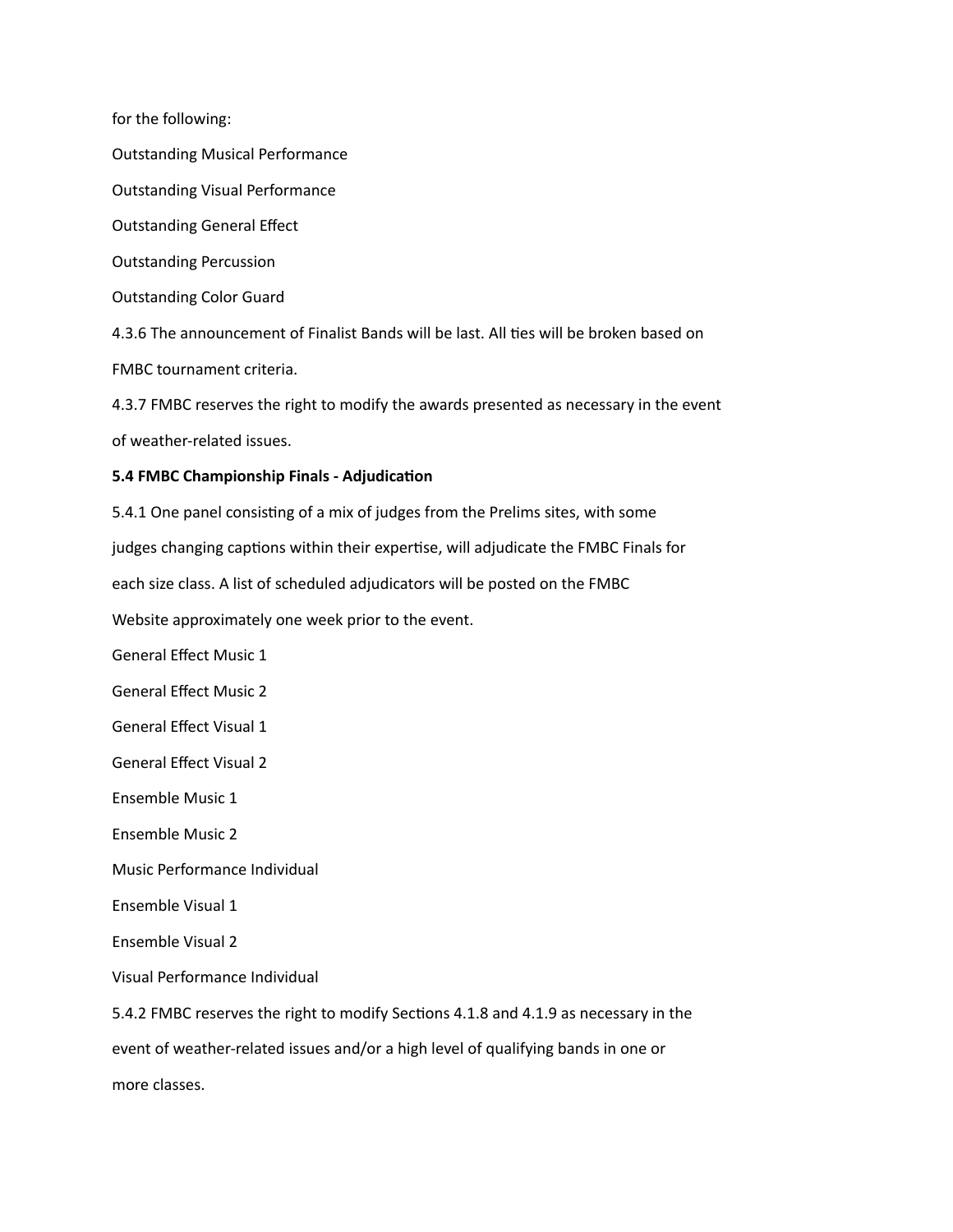5.4.3 FMBC Prelims and Finals Adjudicators are selected by the FMBC Adjudication Coordinator with the coordination and approval of the Tournament Director.

## **5.5 FMBC Championship Finals - Awards**

5.5.1 Past FMBC Class Champions are encouraged to bring their class championship

flags to the FMBC Finals Olympic retreat and display them.

5.5.2 Finals awards are presented with an Olympic-style retreat beginning approximately

15 minutes after the last bands performance and/or after an exhibition

performance, as soon as the scores are accurately tabulated.

5.5.3 All Finalist Bands will receive a placement trophy indicating their specific placement within their classification at the FMBC State Finals event.

5.5.4 Class champions will be honored with the award of their class champion flags.

Individual members will receive champion medallions, and class runner-up

members will receive runner-up medallions.

5.5.5 There will be no caption awards at FMBC Finals.

## **6.0 FMBC BAD WEATHER PROTOCOL – THE STANDSTILL EVENT**

6.1 Options - In Bad Weather an FMBC Regional Show Host has three options. These options provide an opportunity for an FMBC Regional Show Host to salvage their financial investment, and also an opportunity for bands to qualify for FMBC State Semi-Finals by participating in an FMBC Regional Event.

6.1.1 Cancel the show, or

6.1.2 Run a 'Track' standstill show in the stadium (if the weather is OK but the field is not usable)

6.1.3 Hold an indoor show in a school facility, usually the school gymnasium.

6.2 FAQ Guide Sheets for staff and directors are available on the FMBC Website and should be downloaded in advance of the event if weather is threatening.

6.3 Guidelines for Indoor or Track Show Performance

6.3.1 Directors can set up their band at their discretion. Concert arcs and block set-ups are the most common.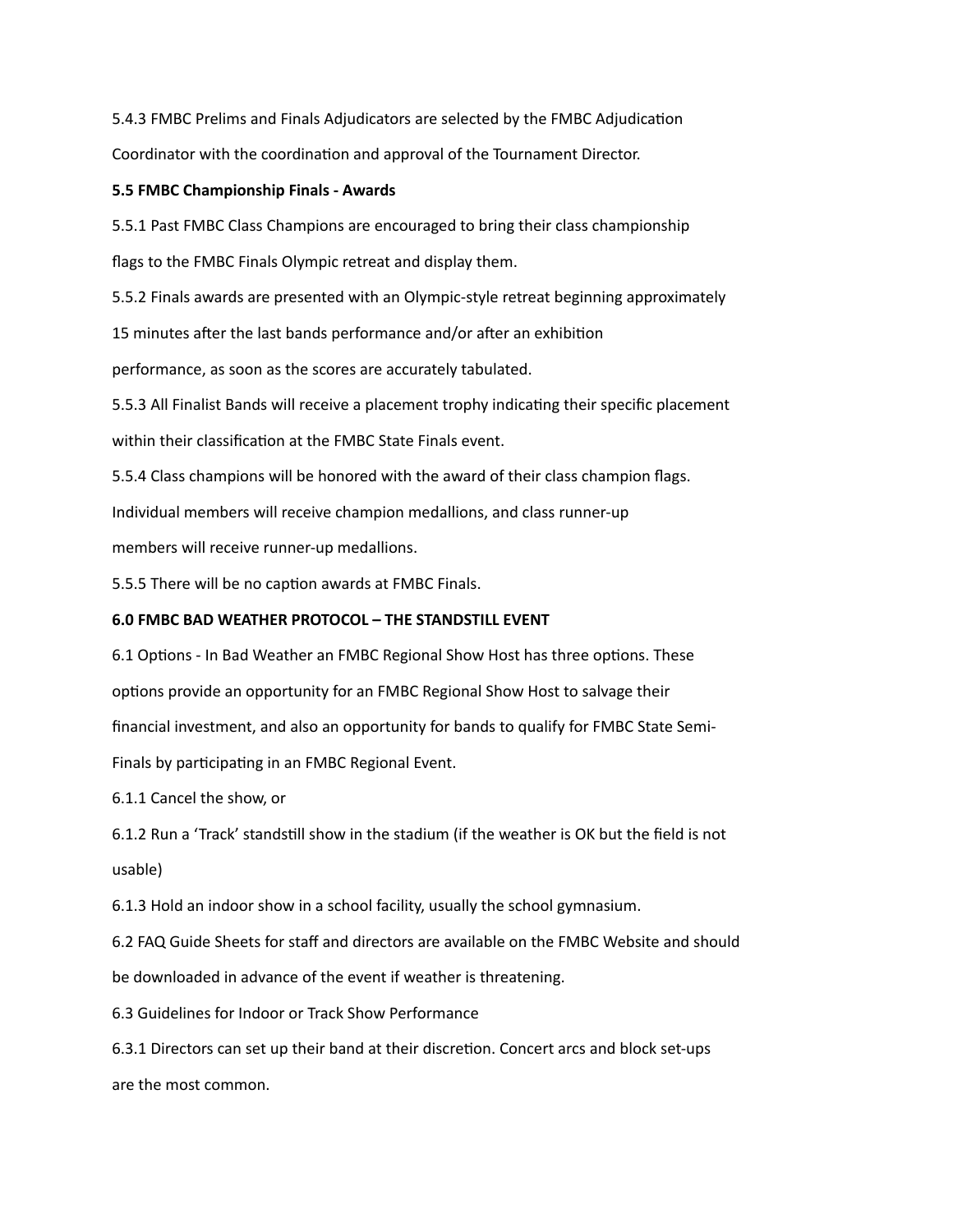6.3.2 Grounded percussion is usually set in front of the band, but depending on band size, may be located in the middle of the band or at any location the director deems appropriate.

6.3.3 The Color Guard may be judged at the discretion of the Contest Director and/or Chief Judge. It is most common to put the Color Guard in an arc behind the band or in a block adjacent to the band.

6.3.4 The Drum Major(s) can be on a podium in front of the band, or even locate in the stands if the facility is adequate for this option.

6.3.5 Props are limited to those that can fit through the building doors.

6.3.6 Performing units must take appropriate precautions, and are responsible for damage to the facility floor. Winterguard-style floor mats, if available (provided by the Show Host), are often used to protect the facility floor.

6.3.7 A brief warm-up in place (which must take place within the allocated Performance Time limitation) is permitted and encouraged.

6.3.8 Movement is at the discretion of the director. However directors should note that scoring is heavily weighted towards music performance, and movement may detract from the overall score of the band if the movement is not well choreographed in advance, and if the sound of the band suffers due to the movement.

6.3.9 Marking time and limited individual choreographed movement (changes of facing, etc.) can add to the band score and is encouraged.

6.3.10 Horn and percussion visuals can add to the score of the band, and are encouraged.

6.3.11 Music volumes and blend should be adjusted for the performance venue. If indoors, this usually means toning down the field percussion. Indoor performance scoring is heavily weighted towards music performance, and the music judges can only judge what they hear.

6.4 Adjudication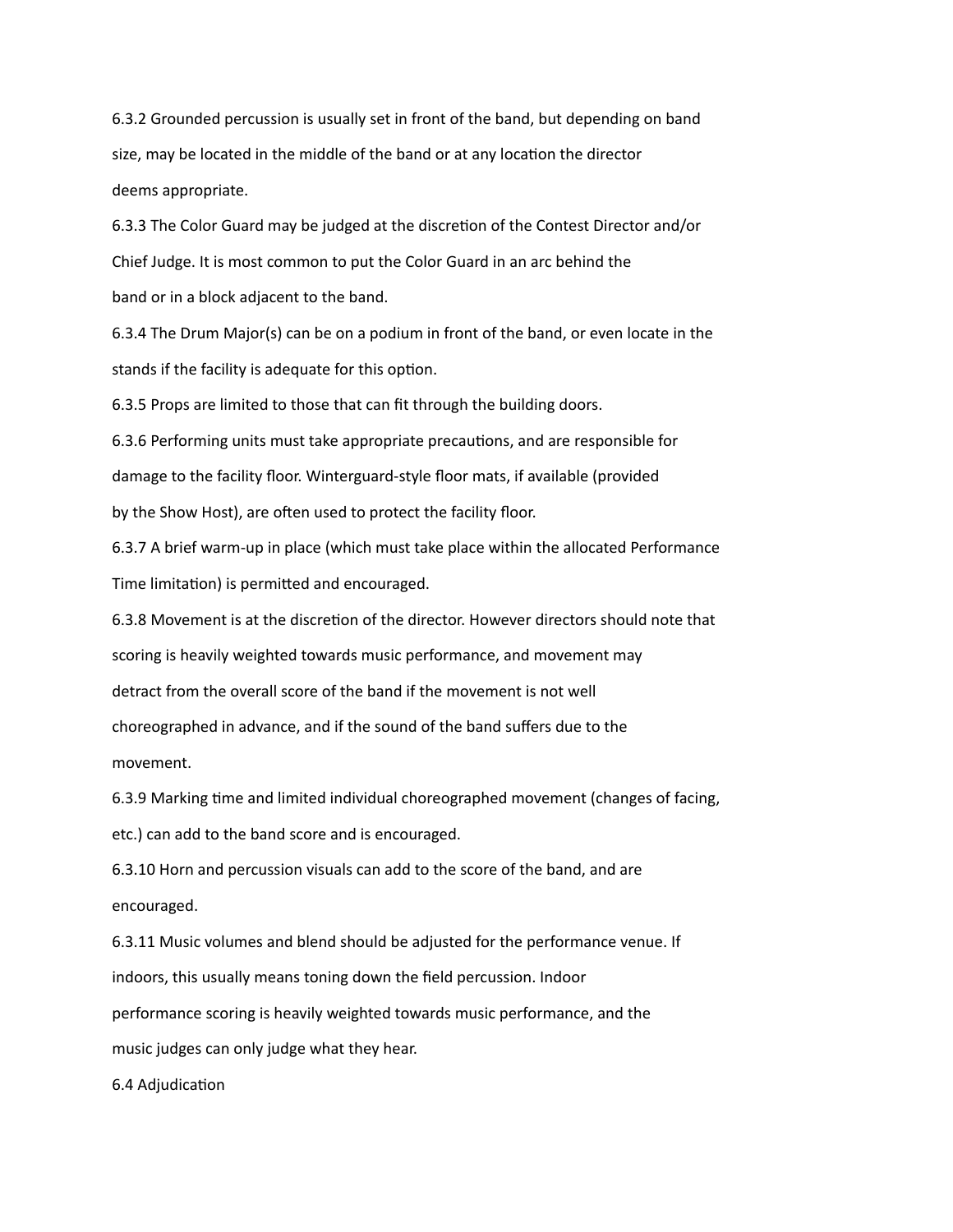6.4.1 There will be 3 Music Judges, although one or more captions may be 'doubled' (more than one judge may judge that caption). If a caption is 'doubled,' the points of the two judges evaluating that caption will be averaged, not doubled.

Music Performance (20 Points - Stands)

Music General Effect (20 Points- Stands)

Individual Music (10 Points - Floor)

6.4.2 There will be 1 Visual Judge who will evaluate and credit posture, carriage, horn angles, and other visual items contributing to the presentation.

Visual Performance Individual (10 Points – Stands or floor)

Caption and sub-caption definitions on the Adjudication Sheets may be slightly

modified as necessary to accommodate the facilities available, as appropriate

for a standstill performance, at the discretion of the Chief Judge and/or the

Show Host.

6.4.3 Support Captions

6.4.3.1 If there is room to safely stage the Color Guard, the Color Guard

may be judged.

6.4.3.2 Other support captions may be judged at the discretion of the

Show Sponsor and the Chief Judge.

6.5 Scores and Qualification for FMBC State Semi-Finals

6.5.1 The Maximum Achievable Overall Score is 60.0

6.6 Recaps

For Competition Suite, adjustments will be made to determine the placing's

6.7 Timing and Penalties

6.7.1 Standard FMBC timing penalties are waived. Appropriate timing requirements can

be put into place at the discretion of the show host to insure that the show runs

on time.

6.7.2 FMBC recommends that penalties be assessed only for flagrant disregard of timing